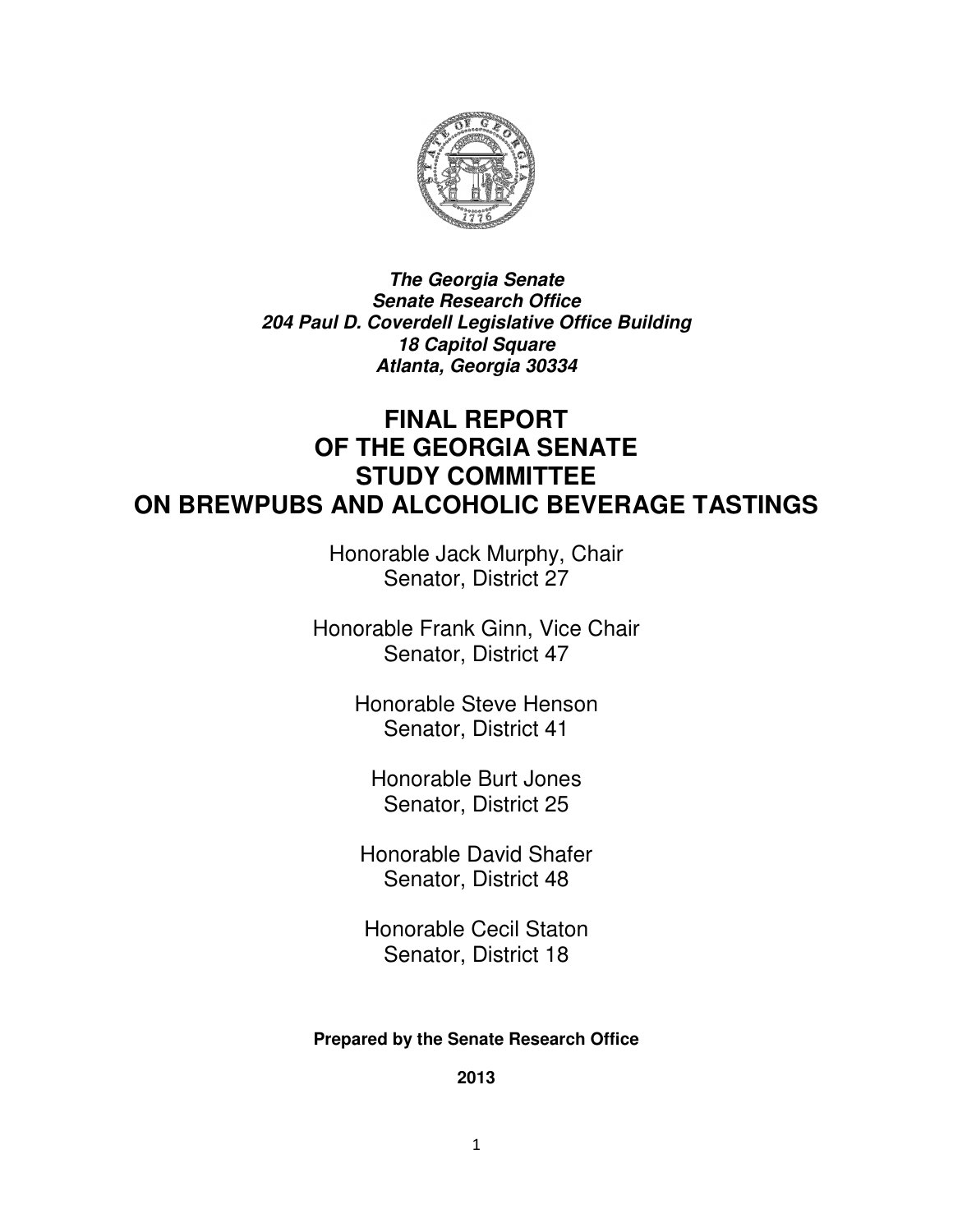# **TABLE OF CONTENTS**

| L.   | <b>INTRODUCTION</b>                |                              | 3  |
|------|------------------------------------|------------------------------|----|
| П.   | <b>EXECUTIVE SUMMARY</b>           |                              | 3  |
| III. | <b>TESTIMONY &amp; PERSPECTIVE</b> |                              |    |
|      | Α.                                 | Thursday, August 22, 2013    | 4  |
|      | В.                                 | Thursday, September 26, 2013 | 12 |
|      | C.                                 | Thursday, October 24, 2013   | 15 |
| IV.  |                                    | <b>RECOMMENDATIONS</b>       |    |
|      |                                    |                              |    |

**V. APPENDIX**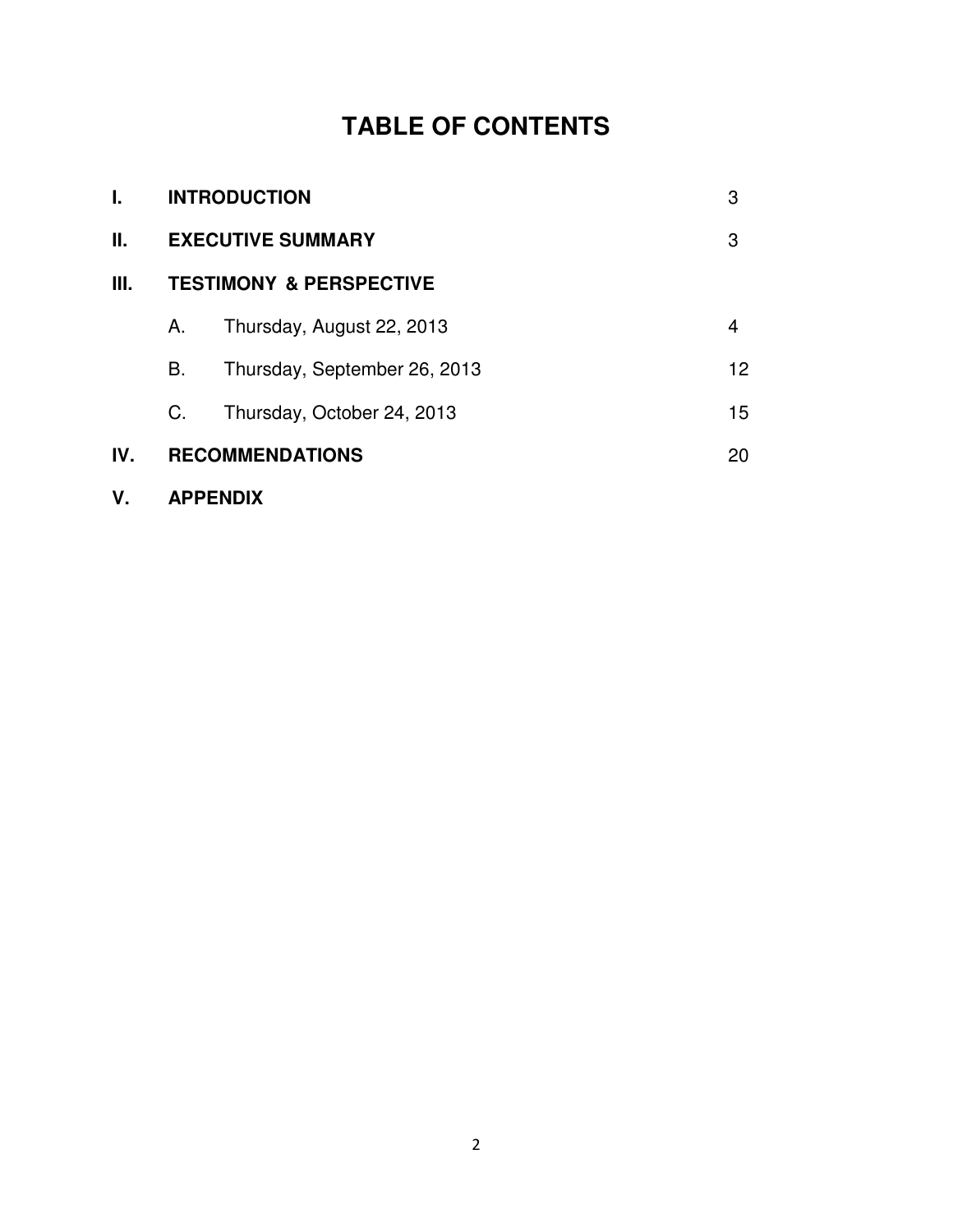#### **I. INTRODUCTION**

The Senate Study Committee on Brewpubs and Alcoholic Beverage Tastings was created pursuant to the authorization provided by Senate Resolution 427 (2013).<sup>1</sup> The Senate Study Committee on Brew Pubs and Alcoholic Beverage Tasting (BPAT Study Committee) was chaired by Senator Jack Murphy of Forsyth County. The purpose of this study committee was to review the current three-tier system of distribution which covers alcohol production, transportation, and sale in the State of Georgia; moreover, the BPAT Study Committee considered how brew pubs, growlers, and alcohol tastings are affected by existing complex alcohol laws and regulations.

The following members served on the BPAT Study Committee:

- Senator Frank Ginn of Jackson County;
- Senator Steve Henson of DeKalb County;
- Senator Burt Jones of Baldwin County;
- Senator David Shafer of Gwinnett County; and
- Senator Cecil Staton of Bibb County.

The BPAT Study Committee convened twice at the State Capitol in Atlanta, Georgia and once at the Cumming City Hall in Forsyth County:

- Thursday, August 22, 2013 (State Capitol);
- Thursday, September 26, 2013 (Forsyth County); and
- Thursday, October 24, 2013 (State Capitol).

The BPAT Study Committee received testimony from the Georgia Department of Revenue, industry and subject-matter experts, craft brewers, wine-makers (vintners), distilled spirits producers, and alcohol distributors who operate under the three-tier system. The hearings were open to the public with an open invitation to speak before the BPAT Study Committee.

#### **II. EXECUTIVE SUMMARY**

Prohibition officially ended in 1933, but alcohol remains a highly and uniquely regulated product within American society.<sup>2</sup> The time, place, and manner in which it may be produced, labeled, imported, transported, purchased, and consumed is regulated by all levels of government. The three-tier system was created to facilitate the industry and discourage abuses at all levels of the trade; the three tiers (brewer, distributor, and retailer) are both linked, yet they are statutorily separated to ensure their independence

<sup>&</sup>lt;sup>1</sup> SR 427 was passed by the Georgia Senate on March 28, 2013: http://www.legis.ga.gov/Legislation/en-US/display/20132014/SR/427

 $2$  The Twenty-First Amendment ended Prohibition officially 80 years ago on December 5, 1933.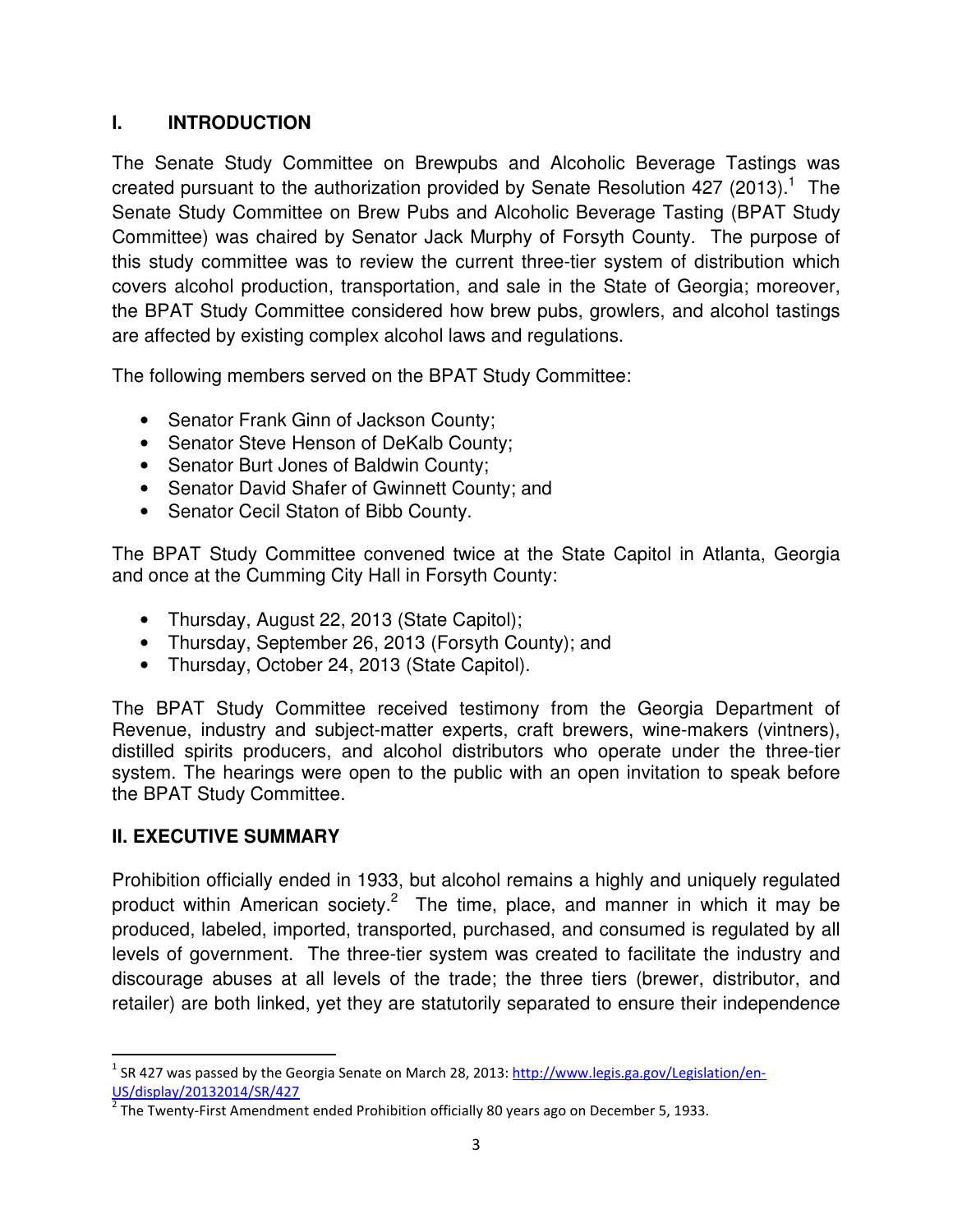from each other. State and local alcohol licenses are enforced under this system. It is not perfect, but it performs adequately enough.

The tradition of beer dates back over 10,000; man has been consuming it since empires and great cities of Mesopotamia ruled the known world. Societies and cultures have evolved, as so has marketplace of alcohol. Prohibition failed miserably; the idea of extreme temperance was never purchased by the American public. New choices of beer, wine, and spirits emerge on a yearly basis, and the state's alcohol laws should breathe to reflect new suppliers and a more demanding public when it comes to alcohol consumption.

This is not a new or emerging issue; for the 2001 Georgia House Alcoholic Beverages Distribution System Study Committee delved into the subject at hand.<sup>3</sup> Entrepreneurs are doing good, productive work by creating and expanding brewpubs, wineries, and distilleries. This should not be ignored. Market forces are expanding choices available to the public, and this broadening economic bases is good for Main Streets all across Georgia. There is no desire to eliminate the three-tier system, but there needs to be additional debate on how best to meet the business needs and community expectations of all the good participants in this industry. There are other ways to encourage competition, honor the free market, and provide for changes which are in the best interest of Georgia. This committee wants to encourage all Georgia businesses without unduly undermining a general system that has worked for decades.

#### **III. TESTIMONY & PERSPECTIVE**

### **A. Thursday, August 22, 2013**

"I am not allowed to take the same beer we produce and drink it in my own home." – Crawford Moran

Mr. Michael Madigan, Esq., appeared before the committee and began by noting that alcohol maintains a duality because of its pleasurable and negative effects; due to this duality, and specifically the potential to benefit or harm, alcohol is appropriately one of the most heavily regulated products in our society. It is regulated so as to mitigate the negative impacts on society. It is the only product that is the subject of a Constitutional amendment, and in reality it is the subject of two amendments: the Eighteenth (which instituted prohibition) and the Twenty-First (which repealed prohibition and reserved to the states the right to regulate alcohol). Constitutional authority is correctly vested to the states and local governments because community standards on alcohol vary across the nation. Mr. Madigan asserted that there are several goals of alcohol regulation:

<sup>&</sup>lt;sup>3</sup> The 2001 Georgia House Alcoholic Beverages Distribution System Study Committee report is incorporated herein by reference, and is attached as Appendix A. It provides great background on Georgia's three-tier system; that report recommended no changes should be made to this system.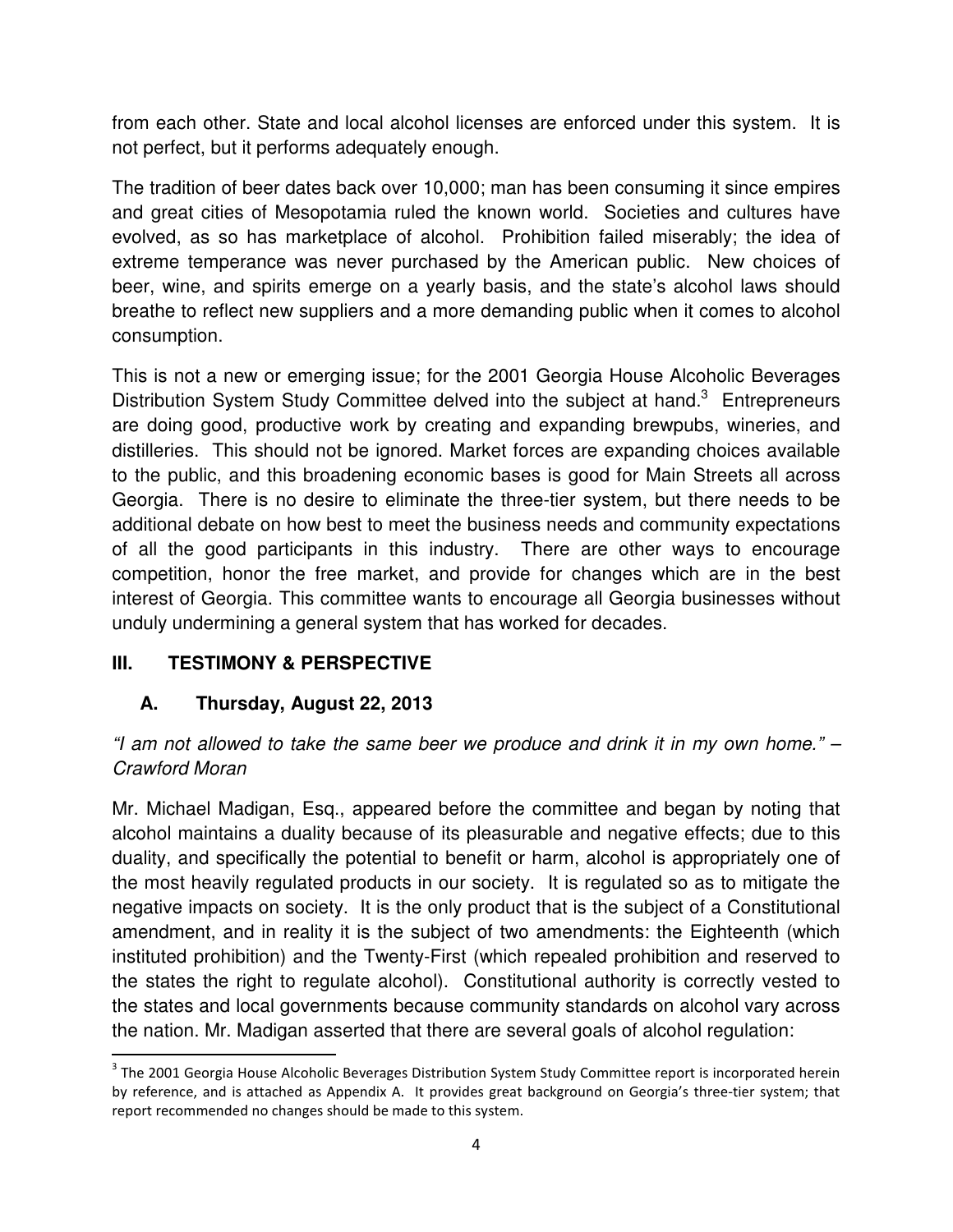- 1. Ensuring purity, safety, and the accurate description of the product;
- 2. Enabling the efficient collection of taxes; and
- 3. Restricting availability; regulating the sale, promotion and advertisement of the product; and specifying who can purchase and consume the product.

Historically, alcohol was largely unregulated and a heated debate divided the country regarding the dangers of alcohol and the extent to which its sale and distribution should be limited or prohibited. The debate over alcohol was the issue that fundamentally divided Americans. Higher rates of drinking were met by reformers who desired to reduce these levels. Specifically, the country experienced waves of temperance activity through such groups as the Woman's Christian Temperance Union and the Anti-Saloon League, which was the National Rifle Association of its day. In response to a national temperance movement and spurred by excessive retail capacity, cutthroat competition, excessive sales, and intemperate consumption, the Eighteenth Amendment was passed (establishing the National Prohibition Act of 1919) which took effect on January 16, 1920.<sup>4</sup> Madigan opined that Prohibition failed miserably, and he quoted that,

". . . [T]he regrettable failure of the 18th Amendment has demonstrated the fact that the majority of people in this country are not yet ready for total abstinence, at least when it is attempted through legal coercion. In an attempt to bring about total abstinence through prohibition, an evil even greater than intemperance resulted – namely a nation-wide disregard for law  $\dots$ ." John D. Rockefeller II.<sup>5</sup>

The Twenty-First Amendment was passed in 1933 ending Prohibition. Madigan noted that the amendment represented an extraordinary expression of our nation's will and a constitutional commitment to make permanent the policy that the state, not the federal government, is the primary authority over the regulation of alcohol. The failure of prohibition illustrated that the nation was too large and too diverse to accept a single standard of temperance or regulatory control. In passing the amendment, Congress and state conventions recognized that community norms and standards regarding alcohol differed across the country. Accordingly, they recognized that alcohol needed to be regulated at the state and local level in order to reflect those differences and in order to ensure that those regulations would be respected. He opined that it was recognized

<sup>&</sup>lt;sup>4</sup> The Eighteenth Amendment was commonly referred to as the Volstead Act; it simply stated that "the manufacture, sale, or transportation of intoxicating liquors within, the importation thereof into, or the exportation thereof from the United States and all territory subject to the jurisdiction thereof for beverage purposes is hereby prohibited" and that "Congress and the several States shall have concurrent power to enforce this article by appropriate legislation." It was named for Representative Andrew Volstead (R-Minnesota).

<sup>&</sup>lt;sup>5</sup> In 1933, John D. Rockefeller, Jr. commissioned Raymond Fosdick and Albert Scott to study alcohol regulation and prepare America for the return of legal alcohol and its regulation. They produced Toward Liquor Control, which provided guidance to policymakers as they set up regulatory systems for alcohol, and much of that framework still exists today, according to the Center for Alcohol Policy. This was known as the Rockefeller Commission.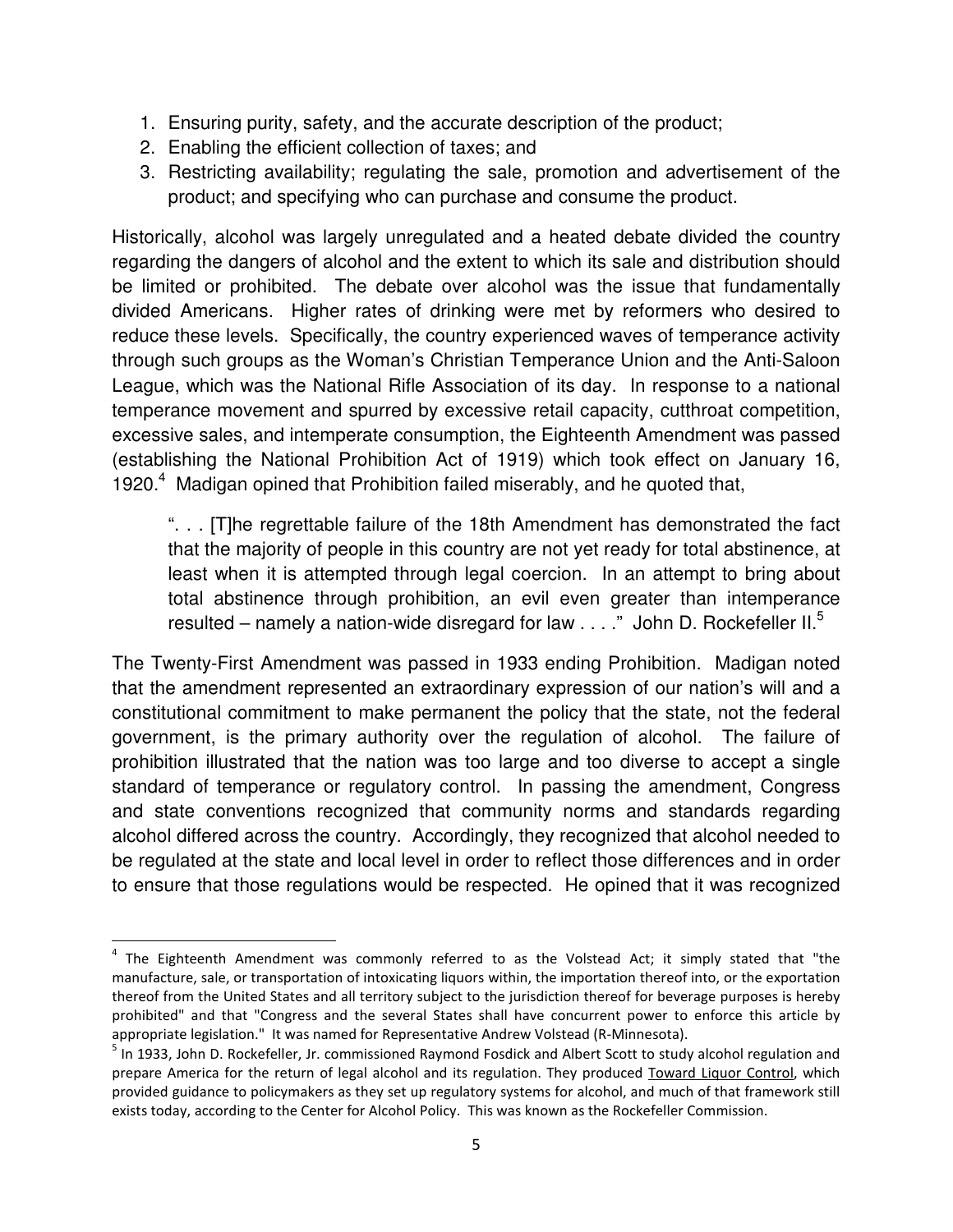that there was no "one size fits all" regulatory model and that what might be suitable in Georgia may not be suitable in Minnesota or Manhattan.

Madigan explained in order to avoid the prior excesses that led to prohibition. The Rockefeller Commission was formed to help guide states develop appropriate regulatory systems. The Commission was comprised of the best minds in the country. They recommended two different regulatory models: (1) the control model, $6$  where the state monopolized the sale of alcohol, and (2) the license model,<sup>7</sup> where a three-tier system was created and vendors of alcohol were licensed and regulated by the state. No matter which model states adopted, states were urged to address the following goals: (1) temperance; (2) orderly markets; (3) respect for law; and (4) collection of revenue.

Further, the Rockefeller Commission cited "tied houses" as one of the primary reasons why the country had been plagued by intemperate consumption. Under the old system, brewers could own retailers "lock, stock, and barrel," which was the origin of that phrase. Tied houses inevitably led to excessive promotion, irresponsible marketing and sales, and ultimately to intemperate consumption. The Commission understood that locally-based sellers of alcohol were likely to be more responsive to community norms and standards and more responsible with regard to their sales and promotion practices. As noted in Fosdick & Scott,

"The 'tied house' system had all of the vices of absentee ownership. The manufacturer knew nothing and cared nothing about the community. All he wanted was increased sales. He saw none of the abuses, and as a non-resident he was beyond local social influence. The 'tied house' system also involved a multiplicity of outlets, because each manufacturer had to have a sales agency in a given locality. In this respect the system was not unlike that used now in the sale of gasoline, and with the same result: a large excess of sales outlets. Whether or not this is of concern to the public in the case of gasoline, in relation to the liquor problem it is a matter of crucial importance because of its effects in stimulating competition in the retail sale of alcoholic beverages."<sup>8</sup>

Madigan explained that without "tied-house" laws, $9$  it is nearly impossible for communities to effectively limit the number of retail outlets within their borders. There are tens of thousands of distillers, wineries, and brewers operating in the global market.

<sup>&</sup>lt;sup>6</sup> North Carolina

<sup>7</sup> Georgia

<sup>&</sup>lt;sup>8</sup> Fosdick and Scott, Toward Liquor Control at 43 (Hansen & Bros. Publishers 1st Ed. 1933).

<sup>&</sup>lt;sup>9</sup> State and federal law prohibit certain relations between those engaged in the production, wholesale, and retail sale of alcoholic liquor, including wine. Tied house laws are found in the United States Code Title 27, Part 6. The name "tied house" is derived from a common practice in England whereby a bar was "tied"—by ownership, contractual obligations, or other influences—to a specific producer.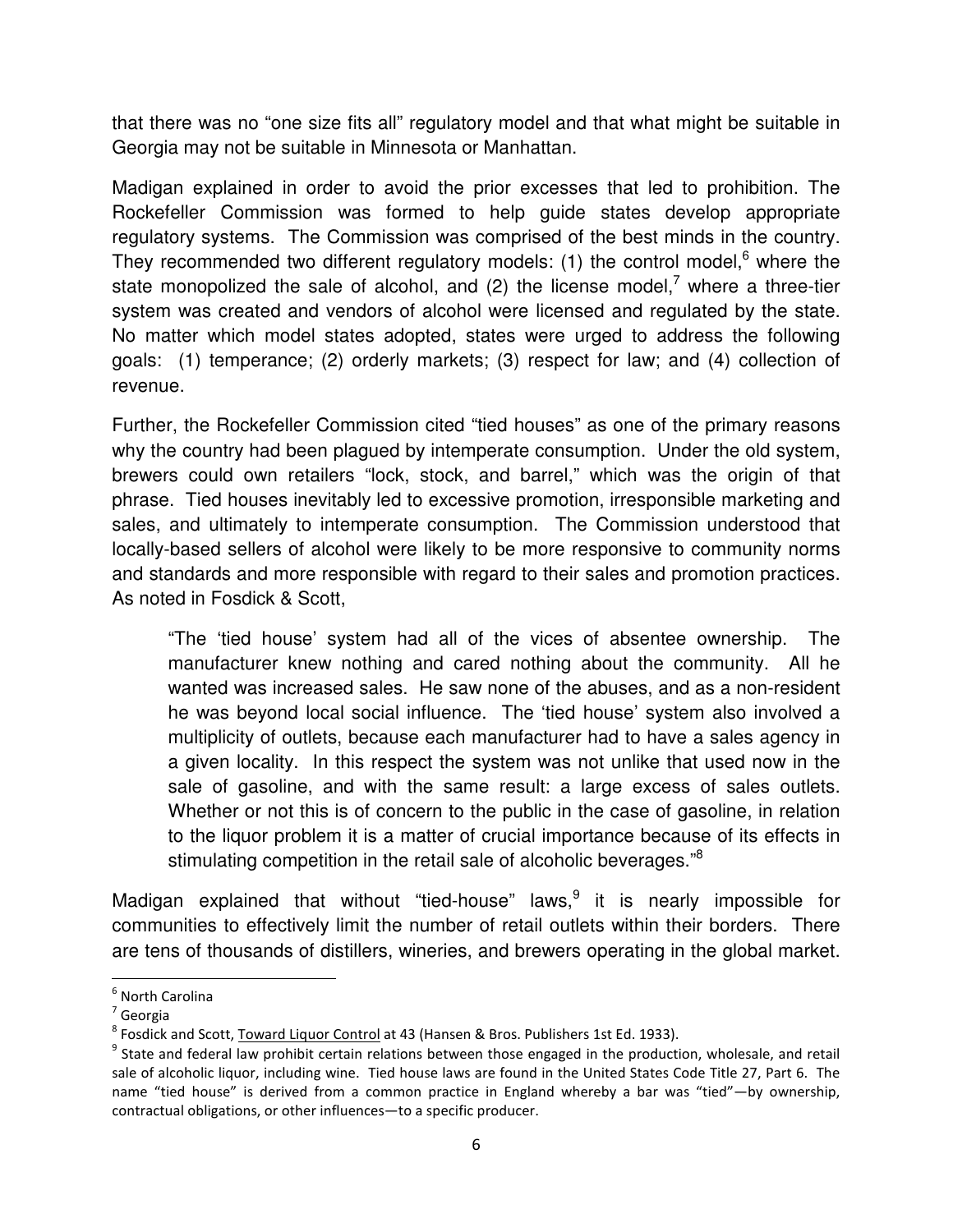Without tied-house laws, if a state legislature, county board, or city council decides to limit the number of retail licenses in a particular geographic area in the interest of promoting responsible consumption, they would be creating a monopoly for those few suppliers who are granted retail licenses and they would be effectively barring from their markets those suppliers who are not successful in securing a license. This would not only dramatically reduce consumer choice, but it would ultimately create inexorable pressure on the legislative body to expand the number of licenses in order to equitably grant suppliers an access to market. There is an undeniable causal relationship between the number of retail outlets and the price of alcohol, on the one hand, and consumption patterns and alcohol abuse, on the other. If retail outlets expand and if prices drop, per capita consumption and alcohol abuse will rise.

Madigan further explained that the architects of our current regulatory system also understood that vertical integration of the industry, and the creation of monopolies at any industry tier, threatens the effective regulation of alcohol. Such integrated entities, in practical terms, could grow so powerful that they would be beyond the reach of effective regulation. As a result, the most essential feature of our alcohol regulatory structures is the three-tier system, which divides the industry into a brewer, distributor, and retailer tier, each restricted to its own service focus. The three-tier system has been likened to an hourglass with the distribution tier as the constriction point. Because all alcohol is funneled through in-state distributors with a mandated physical presence, they are most amenable to audit, compliance checks, and community pressure to sell alcohol responsibly. They are also the vehicle through which the state ensures the efficient collection of taxes (and alcohol is one of the most heavily taxed commodities in our economy). Madigan then cited to a Supreme Court case regarding the efficacy of the three-tier system in Manuel v. State of Louisiana:

"Without the three-tier system, the natural tendency historically has been for the supplier tier to integrate vertically. With vertical integration, a supplier takes control of the manufacture, distribution, and retailing of alcoholic beverages, from top to bottom. The result is that individual retail establishments become tied to a particular supplier. When so tied, the retailer takes its orders from the supplier who controls it, including naturally the supplier's mandate to maximize sales. A further consequence is a suppression of competition as the retailer favors the particular brands of the supplier to which the retailer is tied to the exclusion of the other suppliers' brands. With vertical integration, there are also practical implications for the power of regulators. A vertically integrated enterprise comprising manufacture, distribution, and retailing - is inevitably a powerful entity managed and controlled from afar by non-residents.

The three-tier system was implemented to counteract all these tendencies. Under the three-tier system, the industry is divided into three tiers, each with its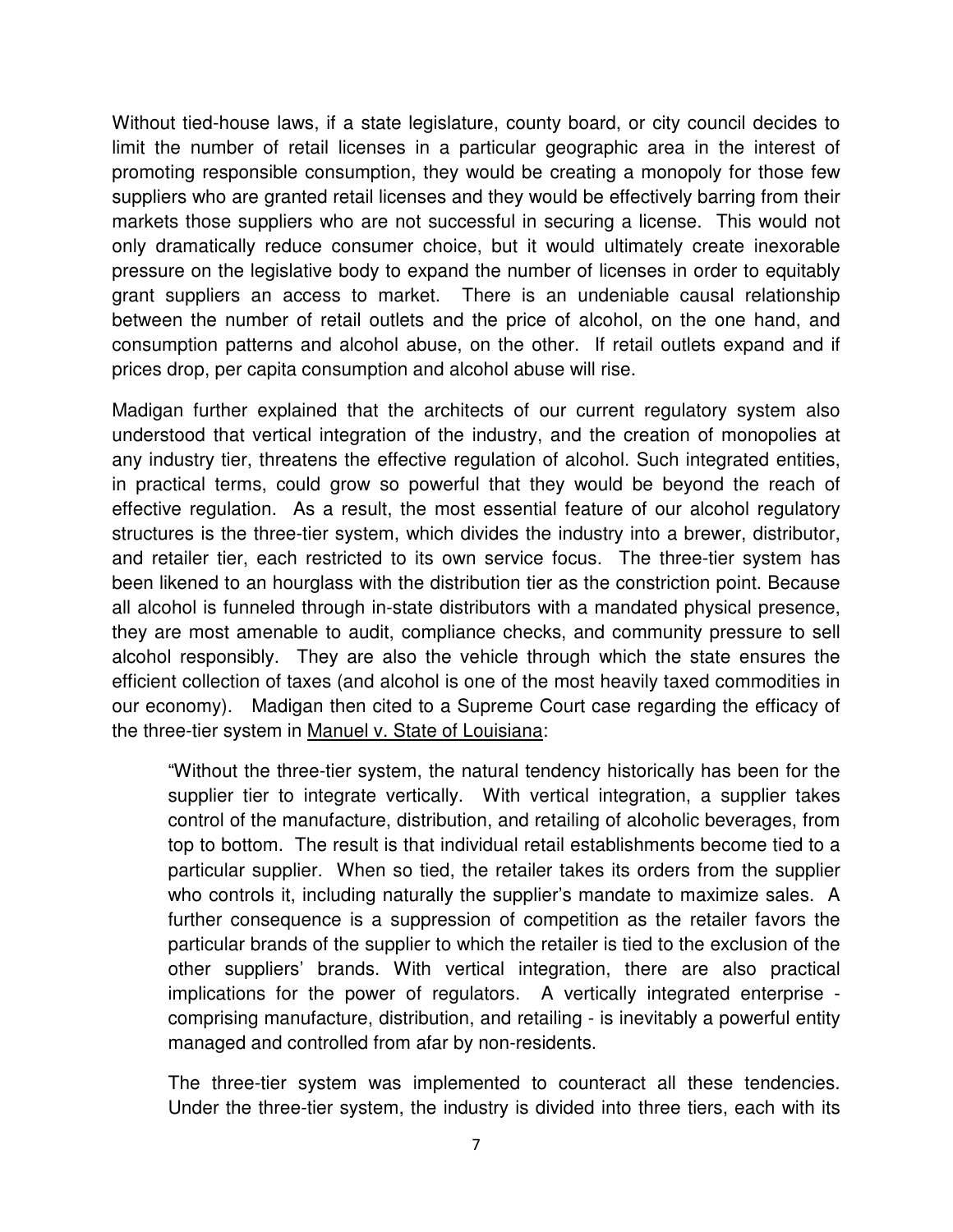own service focus. No one tier controls another. Further, individual firms do not grow so powerful in practice that they can out-muscle regulators. In addition, because of the very nature of their operations, firms in the wholesaling tier and the retailing tier have a local presence, which makes them more amenable to regulation and naturally keeps them accountable. Further, by separating the tiers, competition, a diversity of products, and availability of products are enhanced as the economic incentives are removed that encourage distributors and retailers to favor the products of a particular supplier (to which distributor or retailer might be tied) to the exclusion of products from other suppliers."<sup>10</sup>

Madigan explained that state-based regulatory systems are a victim of their own success. While not perfect, these systems have done a remarkably good job at balancing effective control, on the one hand, with unprecedented choice, variety, and competition on the other. The yardstick against which any state alcohol regulatory system should be measured is the degree to which it effectively balances these competing goals. Pre-prohibition and prohibition experiences illustrates that the two extremes of deregulation and prohibition are both failed models. It is the golden mean between the two that has been proven successful and we should be careful not to begin a well-meaning descent down the slippery slope of deregulation. In addition, it is important to note that these regulatory systems have allowed tens of thousands of local, small businesses to survive and thrive. The beer industry is one of the last commercial bastions still dominated by family-owned businesses (at primarily the distributor and retail levels). These businesses provide stable, quality jobs on which you can raise a family; are mainstays in their communities; and are a very significant source of tax revenue. Madigan noted that state alcohol regulatory systems have come under significant pressure by certain vested economic interests seeking to deregulate the industry for their own benefit: large suppliers, small suppliers, large retailers. and others. These systems are being challenged in state legislatures and the courts.

Madigan also noted that there are Constitutional limitations to state alcohol regulations. Under the dormant commerce clause as held in Granholm v. Heald, $11$  states may not

 $10$  See Manuel v. State of Louisiana, 2008 WL 1902437 (April 30, 2008 La. App. 3 Cir.)

<sup>&</sup>lt;sup>11</sup> See Granholm v. Heald, 544 U.S. 460 (2005); the Granholm decision addresses the constitutionality of laws addressing the direct shipment of wine to consumers. Consider, under OCGA §3-6-21.1, a Georgia Farm Winery is permitted to sell its wine at retail to customers in a face-to-face transaction, for consumption off-premises, provided the wine is sold in a closed package. This mirrors the intents of HB 314/SB 174 which would allow Georgia craft brewers to do coupled with volume limits (288 ozs. per individual, per day) on the direct retail sales of craft beer. These transactions are in-person which is wholly different than the direct shipping transactions that the Granholm decision addresses. For judicial authority that is more directly applicable to both HB 314/SB 174, refer to Cherry Hill Vineyard v. Baldacci, 505 DF.3d 28, 34 (1st Cir. 2007)("[d]espite some superficial similarities, the fit between Granholm and [the farm winery cases] is not exact, and thus, the [Granholm] decision is of limited utility here; Black Star Farms v. Oliver, 600 F3d 1225 (9th Cir. 2010)(Arizona's in-person purchase requirement does not discriminate against out-of-state wineries and does not impose any new burden on out-of-state wineries); see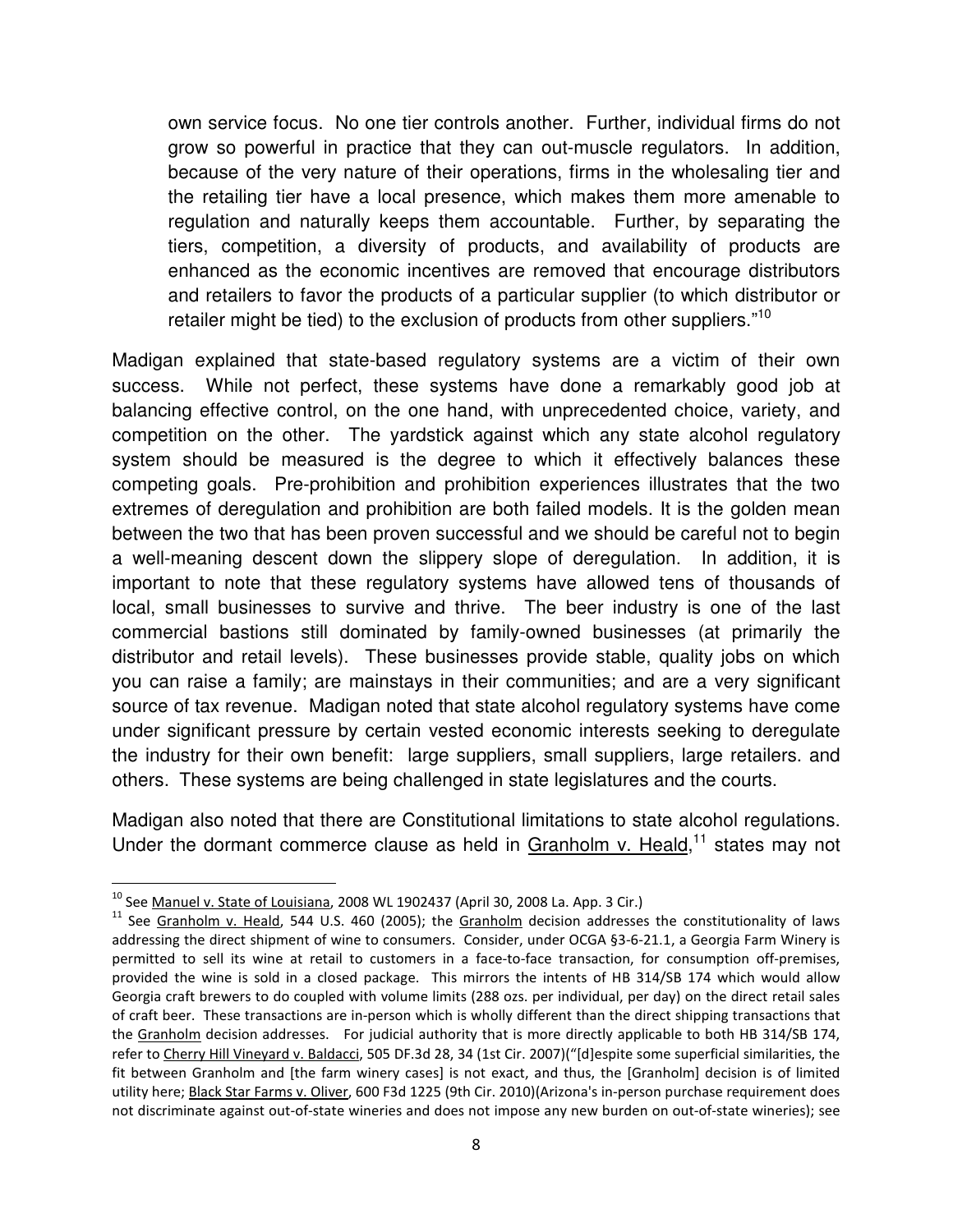discriminate between in-state and out-of-state suppliers in their liquor laws. Discrimination under the Commerce Clause means differential treatment of in-state and out-of-state economic interests that benefits the former and burdens the latter, as opposed to state laws that regulate evenhandedly with only incidental effects on interstate commerce. State liquor laws which confer privileges on small brewers, but deny those privileges to large brewers, may be challenged under the dormant Commerce Clause if it can be shown to have a "discriminatory effect" or a "discriminatory purpose" on out-of-state entities.

Additionally, no state may pass a law which embodies a social or economic classification which is not rationally-related to a legitimate governmental interest.<sup>12</sup> Some states permit small brewers to sell or provide their beer to consumers on the brewery premises for consumption on the premises with various limits on production, volume, and sample size, for example (on-premises exceptions). A small minority of states permit brewers to sell their packaged product to consumers from the brewery premises for consumption off the premises (off premises exceptions). A brewpub is a specialty retailer which may sell any spirits, wine, or beer on-sale and has the added privilege of brewing beer on the premises for consumption on the premises.

Madigan further noted that if brewpubs are permitted to sell packaged product off-sale, they are transformed from a specialty retailer to a production brewer. From a legal perspective, this is dangerous because they become an in-state production brewer who has the right to hold a full retail license while an out-of-state production brewer would be prohibited from holding a retail license. As such, it is vulnerable to legal challenge. It will be difficult to defend against a dormant commerce clause challenge; moreover, an off-sale privilege limited to growlers would be less likely to be challenged and easier to defend. Madigan concluded his testimony.

also, Brown & Williamson Tobacco Corp. v. Pataki, 320 F.3d 200, 212-14 (2d Cir. 2003)(upholding, as against a dormant commerce clause challenge, state law requiring that all tobacco sales be conducted in face-to-face transactions). As the First Circuit stated in Cherry Hill Vineyard, "an effect is not discriminatory, in violation of the dormant commerce clause, if it results from natural conditions." Cherry Hill Vineyard, 505 F.3d at 38 n. 7. See also Baude v. Heath, 538 F.3d 608, 612 (7th Cir.2008), cert. denied, 129 S.Ct. 2382 (2009) (upholding an Indiana statute that required consumers who wanted to receive direct shipments of wine from a winery—whether located in state or out of state—to visit the winery and supply proof of age).

 $12$  See United States v. Carolene Products Co., 304 U.S. 144 (1938). The level of judicial review for determining the constitutionality of a federal or state statute that does not implicate either a fundamental right or a suspect classification under the Due Process Clause and the Equal Protection Clause of the Constitution. When a court concludes that there is no fundamental liberty interest or suspect classification at stake, the law is presumed to be Constitutional unless it fails the rational basis test. Under the rational basis test, the courts will uphold a law if it is rationally related to a legitimate government purpose.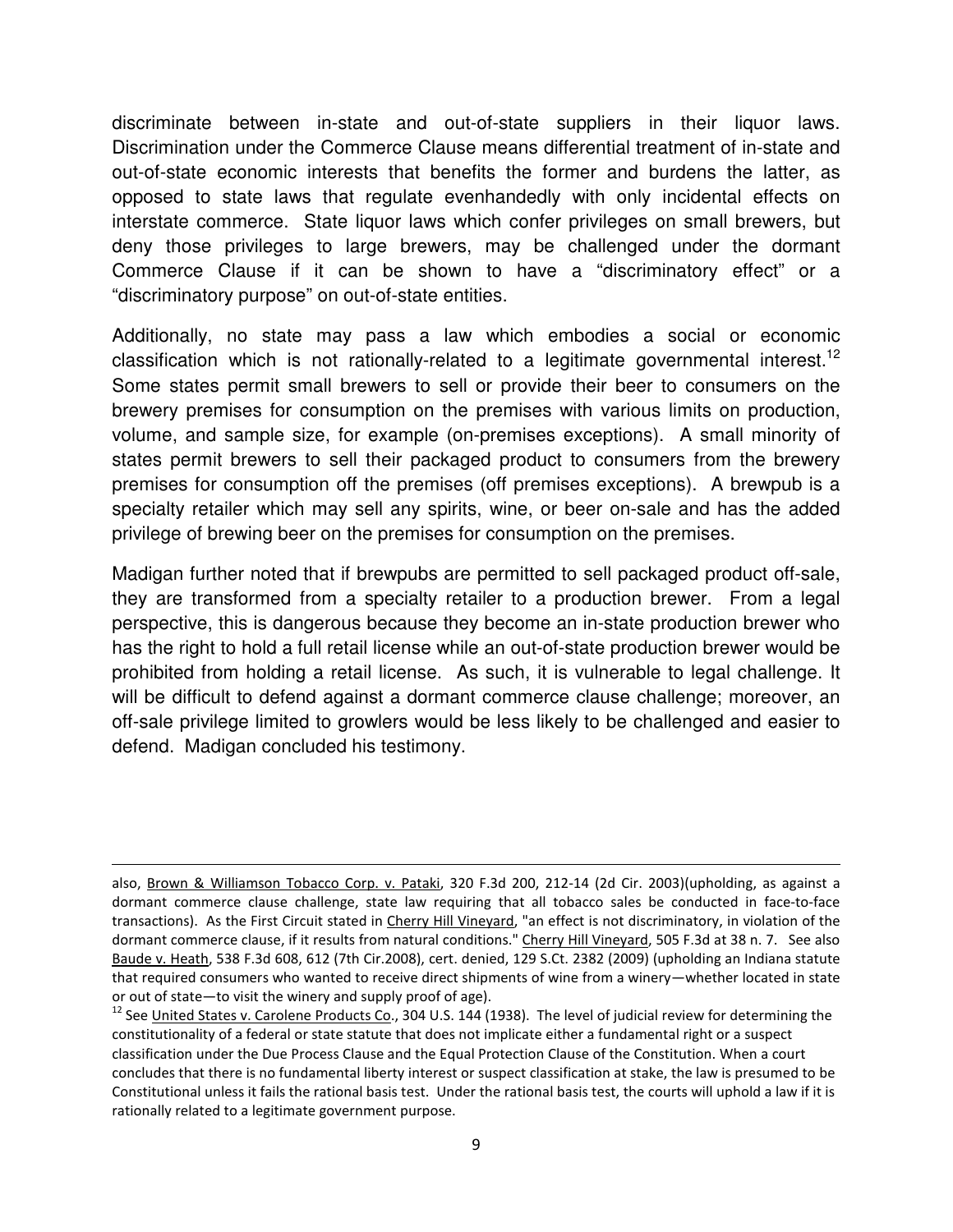Mr. Jay Hibbard of the Distilled Spirits Council provided testimony regarding tastings of distilled spirits at specific locations.

Senator Ginn immediately questioned the difference between a tasting and drinking; Mr. Hibbard replied that it turns on the controlled amount of consumption.

Mr. Hunter Limbaugh, southeast counsel for the Wine Institute, said he represents primarily California wine growers. He noted that the three-tier system is not magical, for it is an 80 year-old legislative tool to regulate alcohol. He explained that Georgia has numerous exceptions to old system. Limbaugh stated that opponents to alcohol tastings have two general objectives: 1) retailers' liability insurance concerns; and 2) forced tastings onto retailers.

Mr. Al Zachary of the LaGrange Grocery Company in Troup County, Georgia, provided testimony.<sup>13</sup> Mr. Zachary asserted that Georgia's three-tier system provides a level playing field for healthy in-brand competition. Further, it offers access to an otherwise inaccessible marketplace, provides for a stable means for tax collection, and its regulatory scheme has value under license enforcement. Zachary disagrees with the brewpubs' requests for direct sales; he opines that directs sales outside the three-tier system would allow those producers to become retailers and enjoy participation in all three tiers at one time, which would be difficult to enforce. He asked would each tier be granted exceptions? The current system is a delicate balance. Further, Zachary warned that under Granholm, out-of-state brewpubs could litigate in order to sell their product in Georgia.

Mr. Jay Roberts is a brewmaster at Max Lagers Downtown in Atlanta.<sup>14</sup> He stated that his brewpub enjoys 100,000 visitors annually and has 50 employees. Mr. Roberts wishes to expand the brewery--which would increase payroll by adding jobs and fulltime employment. He offers six to eight craft beers on tap, but prefers to offer growlers for retail sale which are 64 ounces.

Mr. Crawford Moran represents the 5 Seasons Brewpub<sup>15</sup> and the new Slice and Pint.<sup>16</sup> He does not wish to challenge the existing three-tier system, but does desire to sell growlers of beer made on premises. It would provide greater local revenue. He is frustrated by the fact he cannot drink his own beer in his own home because of the restrictions placed on craftbrew retail sales even within growlers.

<sup>&</sup>lt;sup>13</sup> Mr. Zachary is former president of the Georgia Beer Wholesalers Association. The LaGrange Grocery Company is located at 143 Busch Drive LaGrange, Georgia 30241.

<sup>14</sup> Visit http://maxlagers.com/

<sup>15</sup> Visit http://www.5seasonsbrewing.com/

<sup>16</sup> Visit http://sliceandpint.com/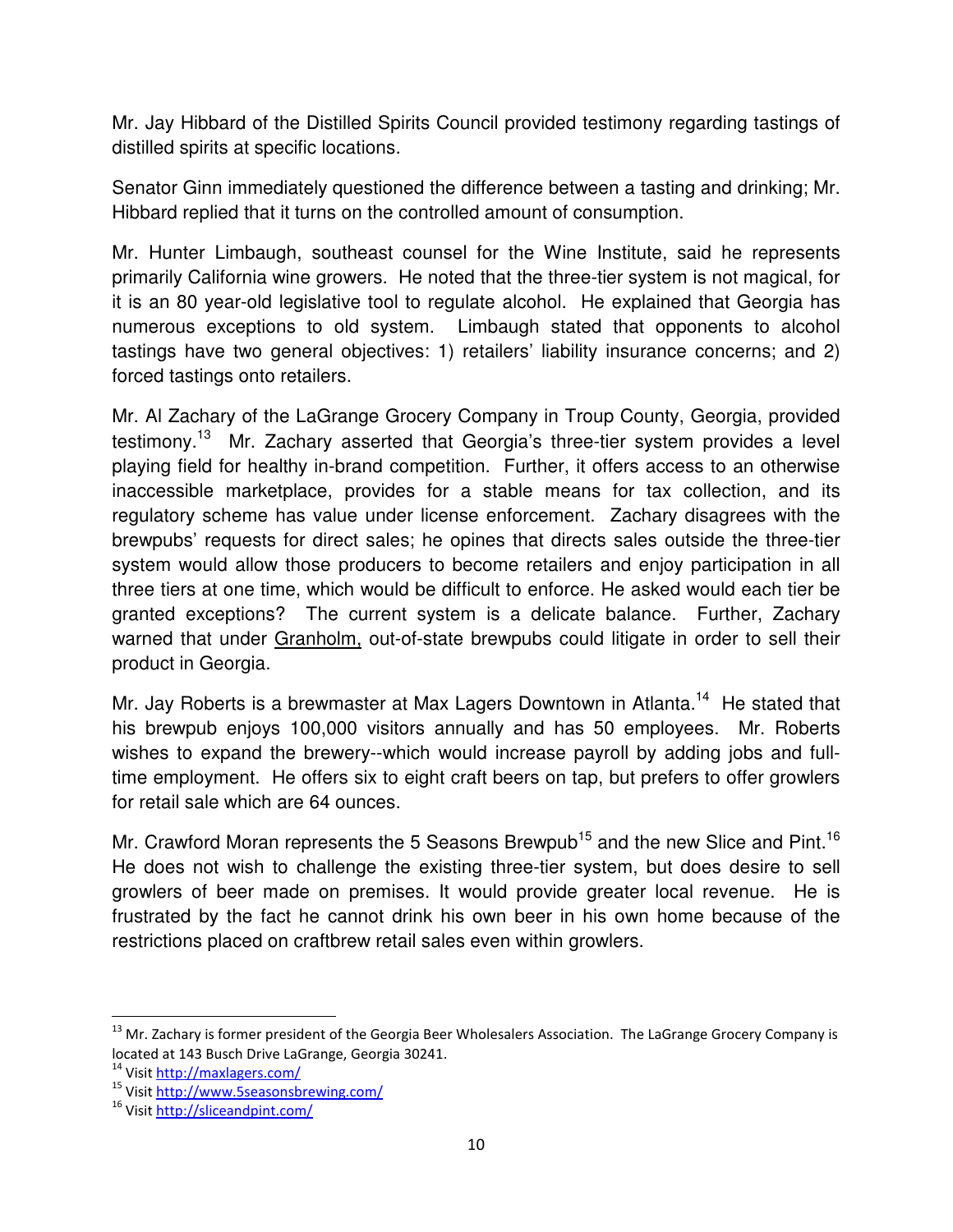Chairman Murphy inquired whether food would need to purchased first before buying a growler; Marann answered that it would not be necessary.

Mr. John Pinkerton of Moon River Brewery<sup>17</sup> in Savannah, Chatham County, Georgia, provided testimony and referenced Senate Bill 174. Pinkerton offered three points to consider: 1) he values the relationships with wholesale and retail partners, for it is mutually beneficial; 2) he does not attack the three-tier system; and 3) allowing an exception for brewpubs to sell craft beer on-premises is pro-growth because it is about jobs and promotes small business. Pinkerton asserted it is the best way to create good jobs in this economy, and would even give rise to beer tourism. He noted there are only two global brewing entities, and that the three-tier system is not a sacred cow. Georgia Craftbrewers now has 28 members, and he expects that number to double. He cited to a New Yorker study about craftbreweries in the United States.<sup>18</sup>

Ms. Carly Wiggins of Southbound Brewery<sup>19</sup> in Savannah, Chatham County, Georgia, provided testimony. She stated that it took two years and over \$2.5 million to produce their first beer. She noted that Sweetwater Brewery offers over 1,200 tours daily. South Carolina allows up 288 ounces per person in daily sales.

Mr. Bob Sandredge of the Wrecking Bar Brewpub<sup>20</sup> offered testimony. Wrecking Bar has been open over two years, and it took three months to establish a distributorship. He asserted that Michigan is similarly situated to Georgia in terms of alcohol regulations. He stated that a barrel has 32 gallons, and that Wrecking Bar has sold over 1000 barrels.

Mr. Stony McGill of the Georgia Alcohol Dealers Association provided testimony.<sup>21</sup> His association represents 65 percent of Atlanta area sales. He voiced concerns about onpremises tastings noting that there are great liability concerns and that insurance premiums would increase up to four times with such tastings.

<sup>17</sup> Visit: http://www.moonriverbrewing.com/

<sup>&</sup>lt;sup>18</sup> See http://www.newyorker.com/sandbox/business/beer.html. In 2012, the United States was home to nearly 2400 craft breweries, and are rapidly colonizing what one might call the craft-beer frontier: the South, the Southwest, and, really, almost any part of the country that isn't the West or the Northeast.

<sup>&</sup>lt;sup>19</sup> Visit http://southboundbrewingco.com/

<sup>20</sup> Visit http://www.wreckingbarbrewpub.com/

 $21$  Located at 215 Piedmont Ave NE, Atlanta, Georgia 30308.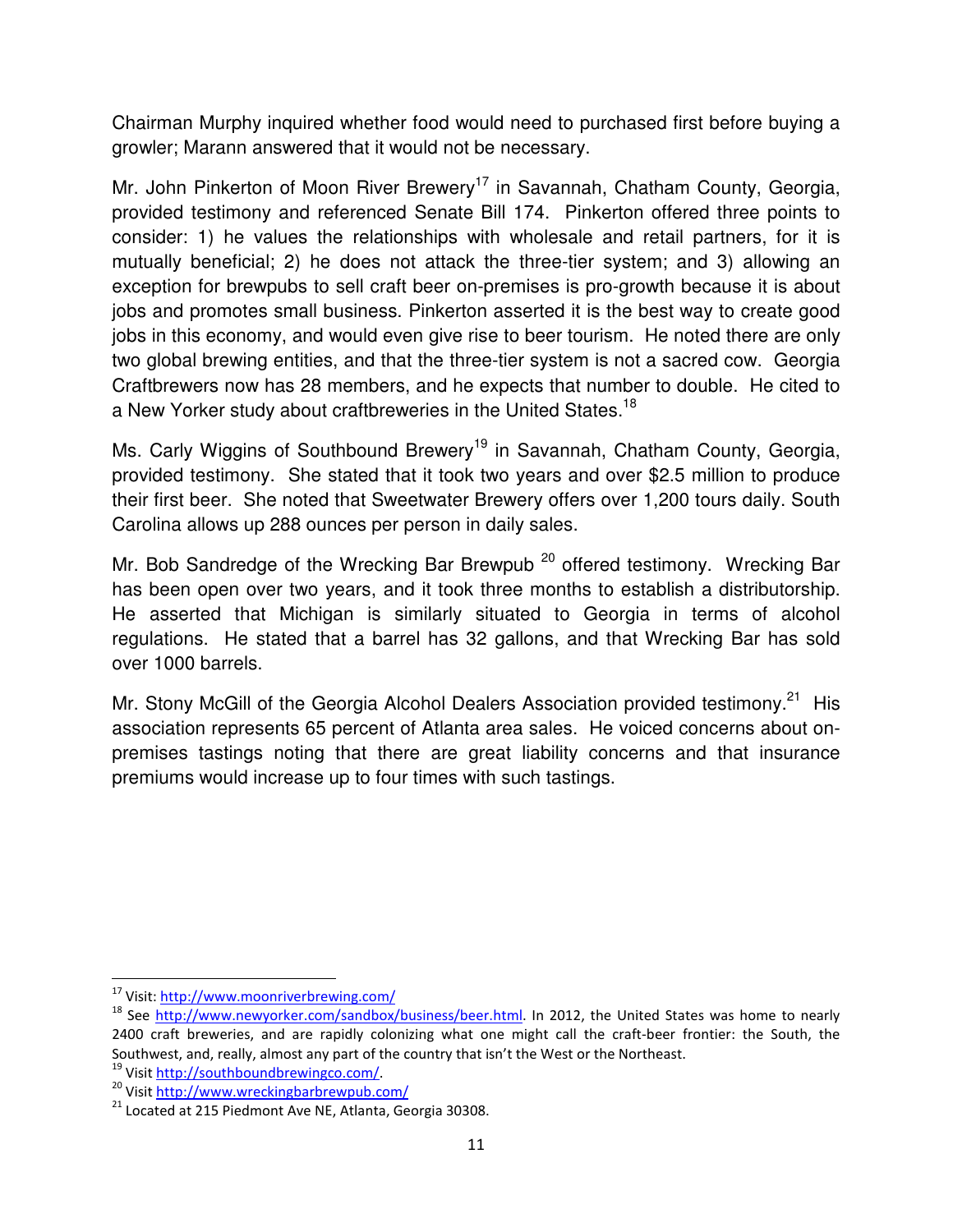#### B. **Thursday, September 26, 2013**

"This issue is more about competitive economic development than it is about alcohol distribution systems."—Nick Tanner

The BPAT Study Committee convened at the Cumming City Hall in Forsyth County.

First to appear before the committee was Mr. Jay Hibbard of the Distilled Spirits Council. He noted there are over 5,500 brands of distilled spirits on the market, and this includes hundreds of new brands and flavor extensions annually. Mr. Hibbard stated that tastings allow customers to sample new brands before committing to a purchase of a full-size product; moreover, these tastings are customary, longstanding, and effectively responsible way to introduce spirits while providing a benefit to customers. Further, he stated that 44 states allow some form of distilled spirits tastings; he referred to a map which showed Georgia's neighbors depicting such tastings: Alabama, Florida, South Carolina, and Tennessee.<sup>22</sup> Hibbard opined that tastings are an important tool for large and small manufacturers. Craft distillers endure larger route-to-market challenges, for a tasting can make the important difference between a sale or no-sale. He then turned back to the science of alcohol, and it is the same regardless of what form it is consumed. A standard serving of alcohol--whether beer, wine, or spirits--all contain the same amount of alcohol. Hibbard urged the committee to respect and maintain a level marketplace, noting laws which discriminate against spirits and prevent spirits from competing effectively in the marketplace. There is a mistaken perception that spirits are harder than other forms of alcohol; he asserted that there is no alcoholic beverage of moderation, but there is only the practice of moderation.

Further, Hibbard explained that the fear that liability insurance would increase by allowance of tastings is not accurate. The Distilled Spirits Council surveyed other states and conferred with the Georgia Department of Insurance to make this conclusion. There is no basis to conclude that mere passage of a statute would result in significant increases in liquor liability insurance. Further, from insurance officials there is no difference between beer, wine, and spirits, and ultimately important to understand is that no retailer would ever be required to hold a tasting, for it is simply another marketing opportunity. The state already permits the practice in restaurants and bars, but while there is express permission in state law; however, local ordinances may restrict such tasting.

<sup>&</sup>lt;sup>22</sup> Three states adopted or expanded tastings in 2013: Maine, Rhode Island, and Washington.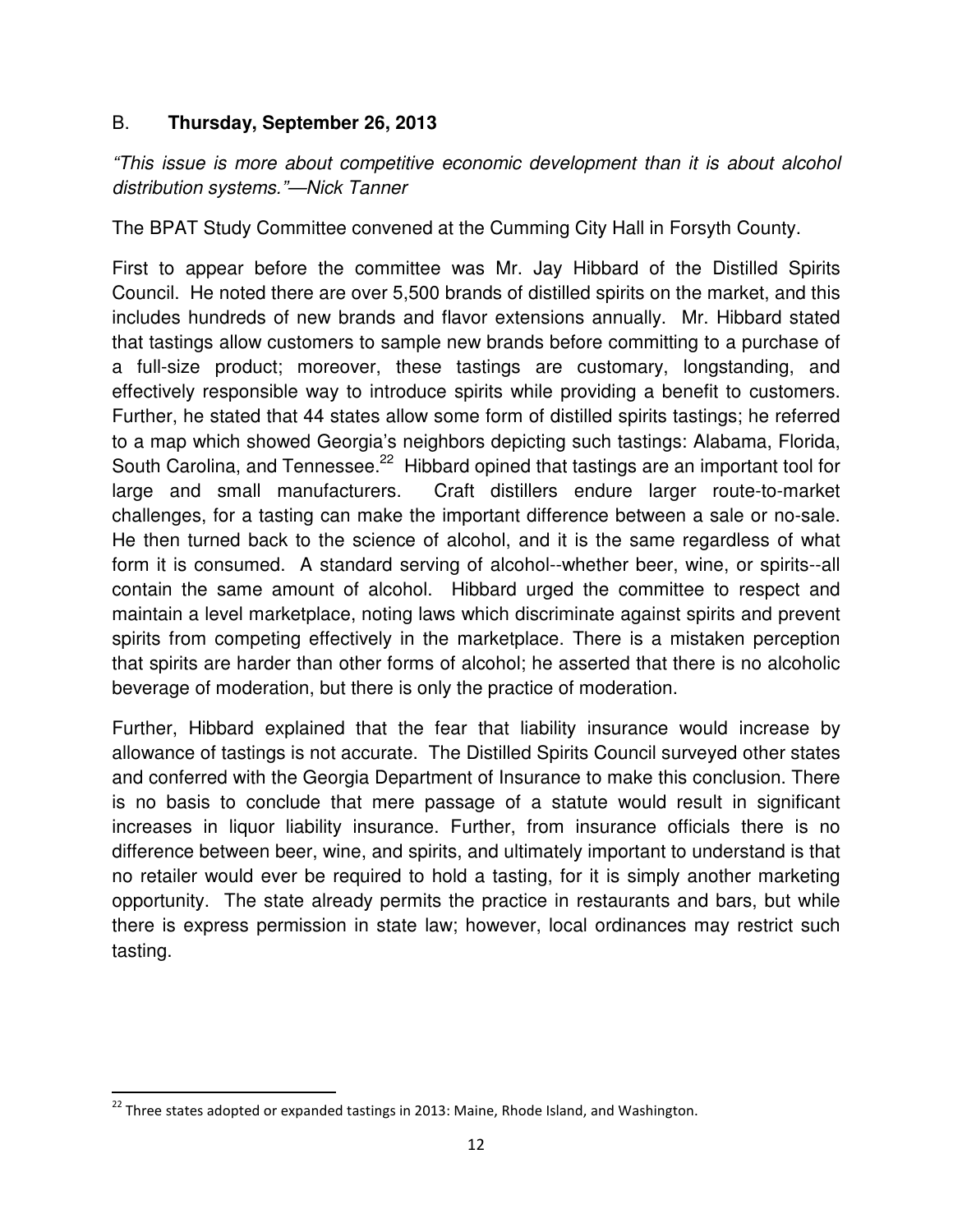Senator Shafer questioned the accuracy of the map showing consumer tastings of distilled spirits—specifically about Alabama--whether broad authority exists or does it require local government permission.<sup>23</sup>

Mr. Eric Johnson of Athens-Clarke County, Georgia, presented testimony; he owns the Trappeze Pub<sup>24</sup> and Wild Heaven Craft Beers<sup>25</sup> in Georgia. He recited the story of New Belgium brewery out of Colorado not selecting Georgia for a new facility because of Georgia's restrictive laws governing brewpubs and direct sales; moreover, he said the same applied to Sierra Nevada brewery. Mr. Johnson disclosed that he serves as a board member on the Athens-Clark Development Authority.

Senator Shafer commented that the three-tier system allows for small-beer distribution; without it, big producers could squeeze out the little guys. Further, he noted there perhaps could be a small exception for small craft brewers to sell on-site. Mr. Johnson responded by asserting that perhaps one case per customer per day could be sold (a small amount in his opinion), and that small craft brewers need to be able to build customer bases.

Dr. Matthew Walsh of the Georgia Craft Brewers Guild discussed the potential economic impact that could stem from expansion of craft breweries in Georgia.<sup>26</sup> Dr. Boss noted that 399 million barrels of beer is consumed annually with an average national consumption of craft beer at 6.5 percent; however, in Georgia it is less than 1 percent.<sup>27</sup> He stated that there were approximately 150,000 barrels of craft beer produced in Georgia in 2012, and this was with only 16 operations at the time (there were near 30 as of autumn 2013); moreover, he expected that data for 2013 will show that 200,000 barrels were produced. Walsh explained that over \$45 million is lost in revenue to surrounding states. The average retail value of a barrel of craft beer in 2012 was \$770.60 which translates to \$56 per case/\$16 per six pack/\$12.40 per growler. These amounts provide an approximate sum of \$116 million in Georgia craft retail value in 2012, with an anticipated value of \$154 million in 2013. There were over 260,000 craft brewery tours in Georgia in 2012, but Georgia ranks  $47<sup>th</sup>$  nationally in craft brew production.<sup>28</sup> Georgia is the largest state which restricts craft beer sales. Walsh theorized that passage of Senate Bill 172 would lift Georgia to the middle of the pack.

 $\overline{a}$ 

<sup>&</sup>lt;sup>23</sup> Alabama does not permit Sunday liquor sales; moreover, two-thirds of counties in Alabama are dry so they prohibit the production, distribution, and sale of any alcoholic beverages. Alabama does allow for tastings under limited and specific circumstances.

<sup>24</sup> Visit: http://www.classiccitybrew.com/trappeze08.html

<sup>&</sup>lt;sup>25</sup> Visit: http://wildheavencraftbeers.com/

 $26$  Dr. Walsh holds a Ph.D in Economics from the Unversity of Chicago.

<sup>&</sup>lt;sup>27</sup> It was noted that the Beer Institute shows about 185 million barrels produced in the US in 2012.

<sup>&</sup>lt;sup>28</sup> This equates 1 per 400,000 Georgia residents.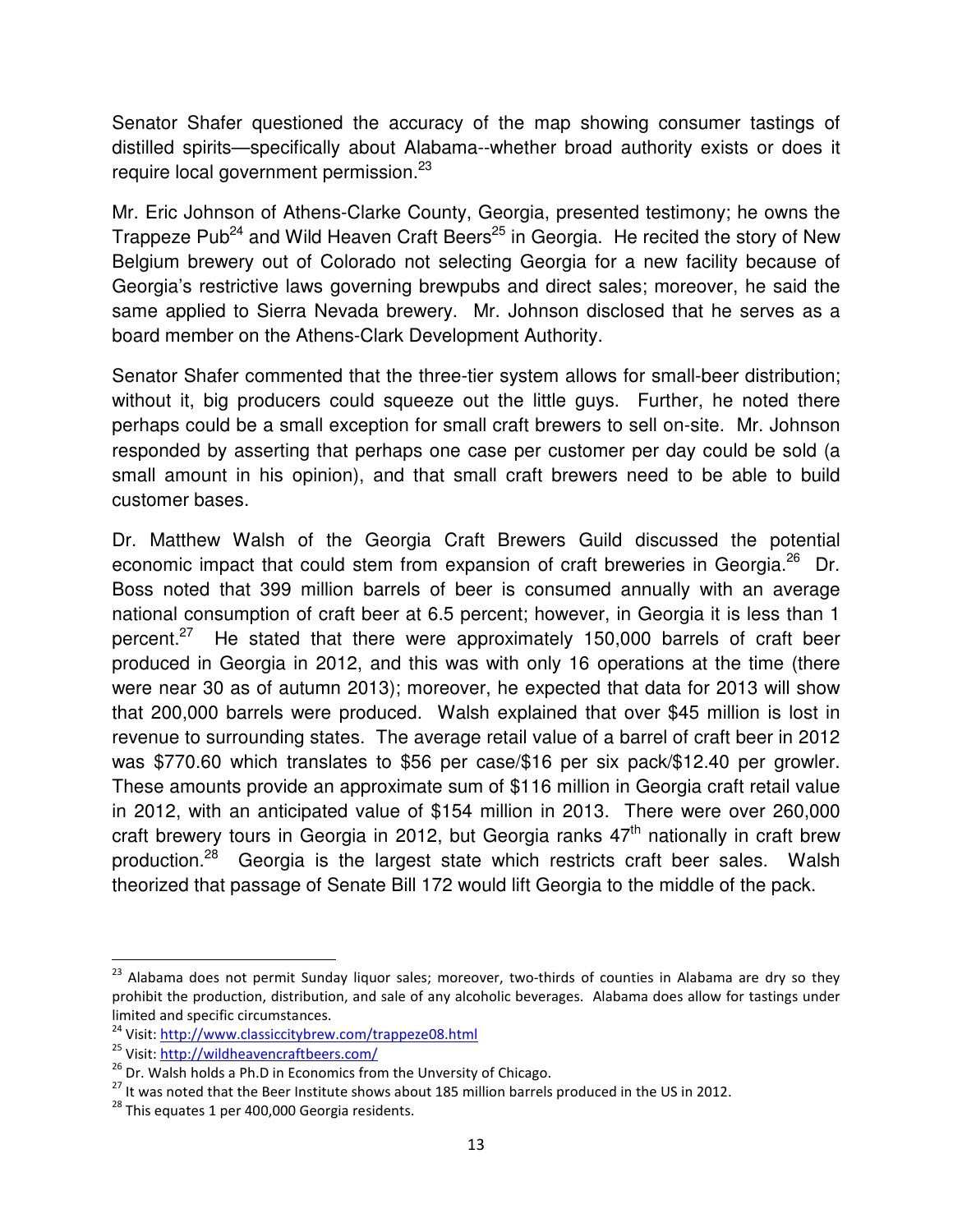Mr. Nick Tanner of the Cherry Street Brewing Cooperative<sup>29</sup> in Forsyth County, Georgia, appeared to discuss the need for craft brewers to be able to sell direct to their customers so they can better compete with big producers and provide good service to their customers. He noted that it is more about competitive economic development it is about alcohol distribution systems.

Mr. Fred Kitchens of the Georgia Wine & Spirits Wholesalers<sup>30</sup> provided testimony regarding the three-tier system. He noted that the system was not created for the benefit of the wholesalers; it is important public policy to maintain a careful balance in the alcohol marketplace. The system should not be altered just because it is inconvenient for a specific business model. Mr. Kitchen then briefly mentioned Granholm applying it to the potential for litigation, and opening up Georgia to outside craft beers sales.

Senator Shafer commented that changes cannot just benefit domestic craft breweries.

Mr. Stony McGill of the Georgia Alcohol Dealers Association appeared again before the committee; he asserted the map shared by the Distilled Spirits Council of the United States was incorrect in what it depicts. He reclaimed that there would be a liability issue for authorizing tastings, and there would be about a 2.5 percent increase in costs. He noted there could be controlled beer/wine tastings. Mr. McGill stated that there are two large producers in Georgia: Anheiser-Busch/InBev in Cartersville, Bartow County and Coors in Albany, Dougherty County.

Chairman Murphy asked whether there should be tastings in grocery stores. Mr. McGill said it was not prohibited under state law, but package stores require no broken seals on beverage goods.

Ms. Christie Hanes of Dawson County Chamber of Commerce and Tourism Development testified that tourism is a large industry in Georgia and is the largest industry in Dawson County. $31$  She noted there is a distillery in Dawsonville City Hall. Ms. Hanes noted that other southern states are outpacing Georgia when it comes to local tourism and redevelopment.<sup>32</sup> She cited to House Bill 185 which would allow onpremises sales up to two liters per day, and that customers could want to have souvenir bottles which are not for resale.

 $\overline{a}$ 

<sup>&</sup>lt;sup>29</sup> Visit: http://www.cherrystreetbrewing.com/

<sup>30</sup> Located at 3565 Piedmont Rd NE Building 2-320 Atlanta, Georgia 30305

<sup>31</sup> Visit: http://www.dawson.org/Home.html

<sup>&</sup>lt;sup>32</sup> She cited the Bourbon Trail in Kentucky.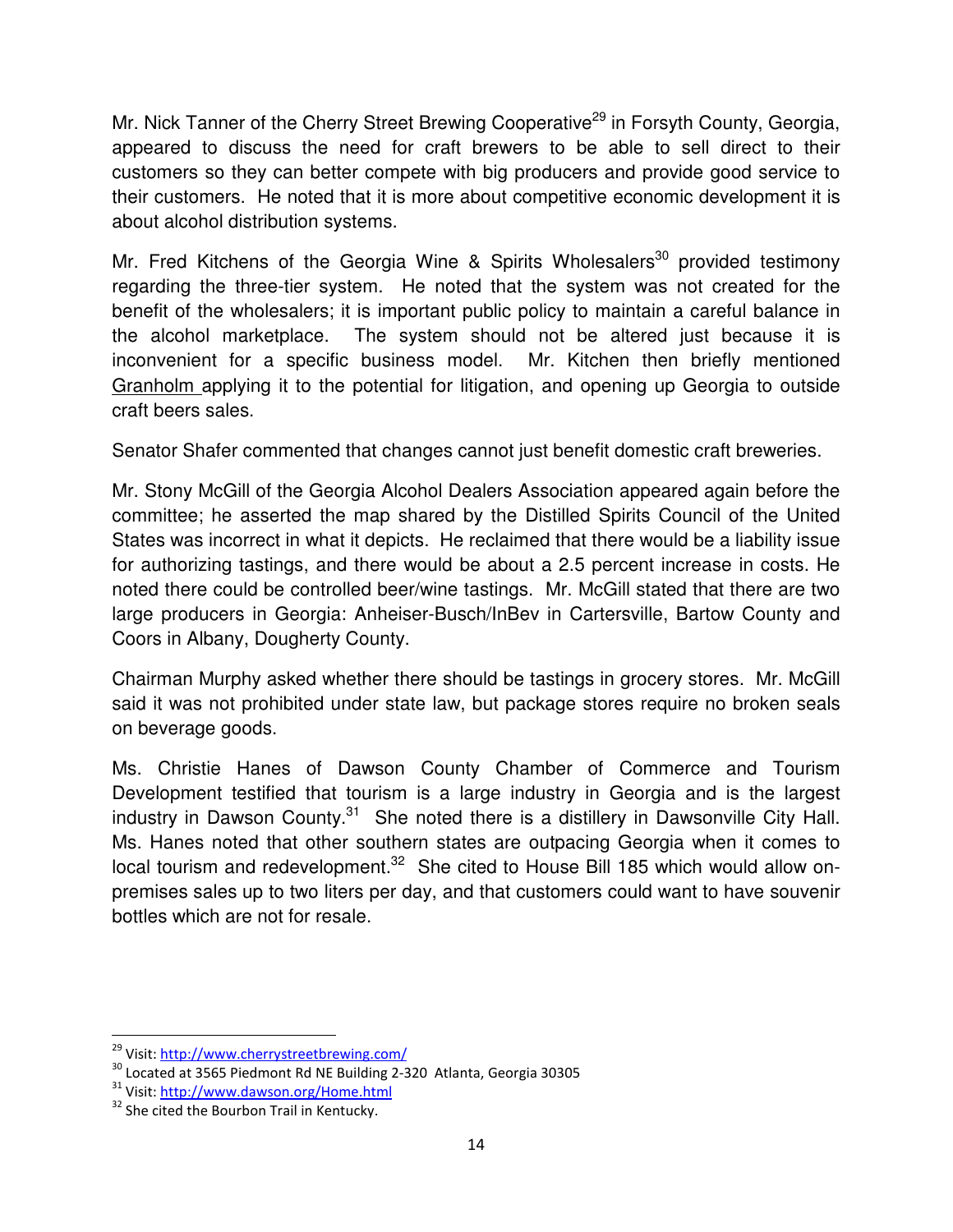#### **C. Thursday, October 24, 2013**

"Is it commonly known that 12 fluid ounces of beer=5 fluid ounces of wine=1.5 fluid ounces of spirits (40 percent alcohol) because they all contain .6 fluid ounces of alcohol."—Jay Hibbard

Mr. Matt Simpson is an independent craft beer consultant and beer sommelier.<sup>33</sup> He noted that Generation Y, also referred to as Millennials are largest American generation<sup>34</sup>, and are fast communicators. They share their information through social media, and it is a useful tool. Growlers are popular, and it represents a freedom to choose which is predominant among Millennials. This age group desires to enjoy expanded options in their choices, including beer and its consumption.

Senator Henson asked about Mr. Simpson's expert status; Simpson replied that he is an expert on beer and providing information, but not legally.

Mr. David Larkworthy of the 5 Seasons Brewery provided testimony regarding growlers. He suggested that growlers' revenue potential is huge, and that it continues to represent lost revenue and a lack of business expansion. He thinks it is a challenge to present arguments opposing growler and beer sales on-site; moreover, he believes there should be a brewpub exception to the existing three-tier system. Larkworthy believes they can work with distributors which would enable startups to grow in the very fertile business landscape of Georgia. He further suggested that brewpubs should be allowed to selfmarket so that distributors are not compromised. It is very important to invest locally in Georgia. He concluded by asserting that artisan, craft-driven breweries are the best avenue to support jobs and business growth in an otherwise still stagnant economy.

Senator Ginn inquired as to how much is consumed or sold at his location; Larkworthy replied that they are prohibited from selling for off-premises consumption; beer must be consumed on-site. Senator Ginn noted that wineries have incremental premises sales.

Senator Jones asked how many brewpubs are in Georgia; Larkworthy responded that at least 14 were fully operational, but compared Georgia against the City of Portland, Oregon, which enjoys 51 brewpubs. He noted that microbreweries are not brewpubs.

Senator Murphy asked how much tax is levied on growlers, but Larkworthy noted that they cannot sell growlers. It would be estimated that those sales would provide hundreds of thousands of dollars in potential additional tax revenue; moreover, "sin"

<sup>&</sup>lt;sup>33</sup> Visit: http://www.thebeerexpert.com/

<sup>&</sup>lt;sup>34</sup> Until "Gen Y" came along, baby boomers represented the largest generational demographic in the United States; moreover, millennials are nicknamed the "Echo Boomers" for a reason: At about 90 million strong, millennials have baby boomers outnumbered by an estimated 20 million people. Born between the years 1977 through 1994, Gen Y will remain the largest generation in existence for the next 40 years (at minimum).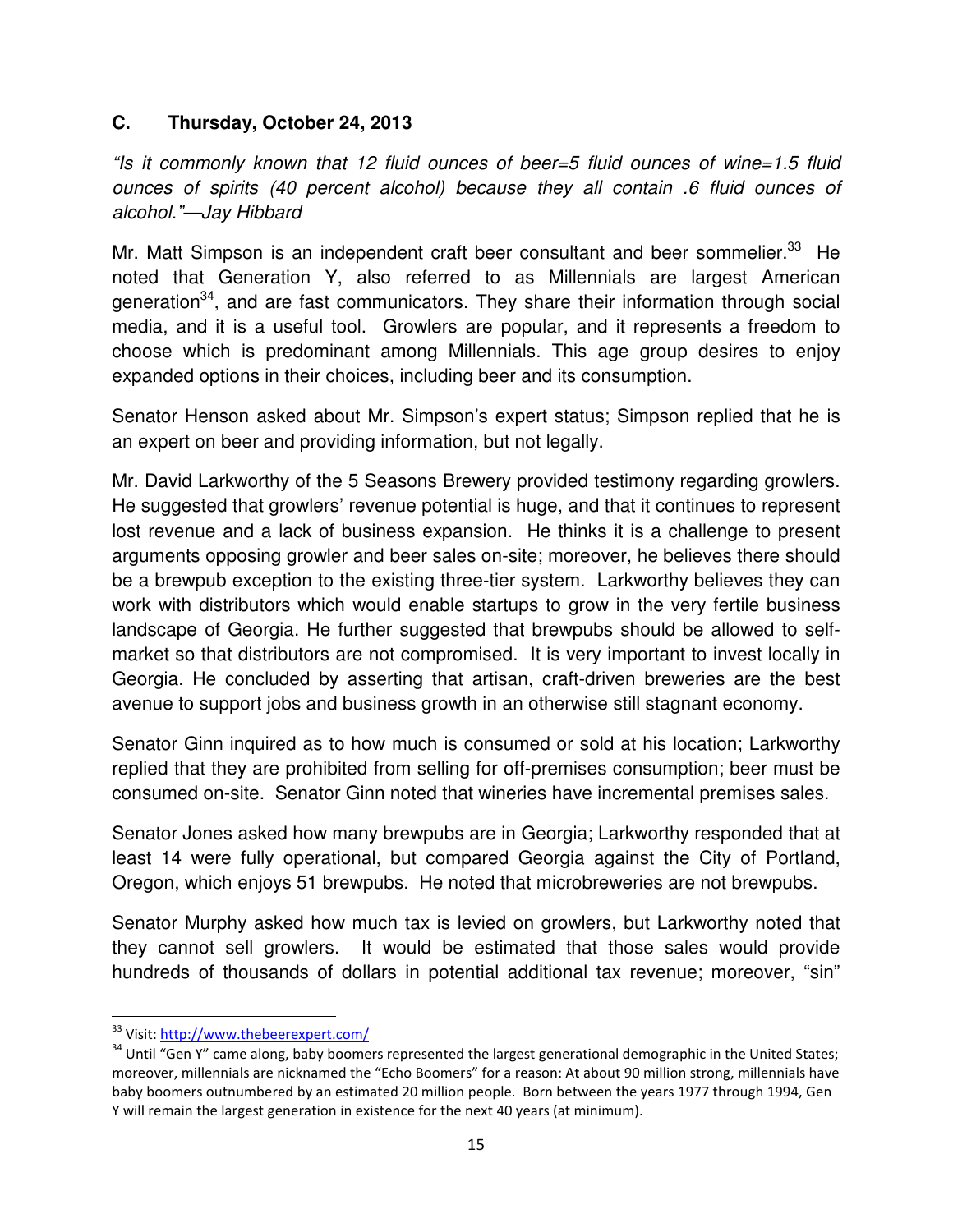taxes are usually heavy for a reason—because they provide much revenue on great amounts of consumption. Further, it was noted that a gallon has \$.24 excise tax placed upon it plus applicable sales taxes.

Mr. Brooks Binder, Esq., provided testimony in support of House Bill 314/Senate Bill 174. He explained that he provides legal service pro bono for the Georgia Craft Brewers Guild. He stated that this is a critical issue for this industry and for Georgia. He suggested that it is possible to execute reforms without eliminating the existing three-tier system. Mr. Binder referenced the 2001 study committee report mentioned in the Executive Summary of this report.

Mr. Binder explained that current Georgia law impedes the free market or "stymies entrepreneurship." A clear example of this can be found in laws which allow individuals to transport up to four (4) cases of beer into Georgia from other states, but which do not allow that same individual to purchase even an ounce of beer for off-premises consumption from our Georgia craft breweries.<sup>35</sup>

Binder theorized that Georgia residents can take a short drive and come home with up to four (4) cases of out-of-state craft beer; moreover, these same residents could even take multiple trips across the Georgia state line and back into the state of Georgia in any day. They could buy four (4) cases from a craft brewer in North Carolina, drive their car into Georgia, put the beer in a refrigerator in their house or a friend's house, then drive across the border again and buy four (4) more cases, bringing those additional cases back to the same refrigerator.<sup>36</sup>

Then he conversely noted that those same Georgia residents and guests cannot buy even an ounce of craft beer directly from a Georgia craft brewer. Binder opined that laws which favor out-of-state brewers over our local Georgia craft brewers are contrary to basic free-market principles. The playing field is not level or fair when a Georgia craft brewer is prohibited from engaging in the *de minimis* direct sales that craft brewers from other states are allowed to engage in. This prohibition stymies entrepreneurship in Georgia because the local craft brewers are legislatively held out of this small--yet important—market, and local entrepreneurs cannot and will not invest in the facilities,

 $\overline{a}$ 

 $35$  Please see OCGA § 3-3-8, which sets the limits for the amount of alcoholic beverages that an individual (whether citizen or guest) can bring into our State. That amount includes four (4) cases of malt beverages, if the individual has paid the applicable tax. This means that all around our borders, citizens of Georgia and citizens of other states can buy 4 cases of craft beer from out-of-state craft breweries and brewpubs, and drive that beer into Georgia. At least 40 states permit consumers to purchase some limited amount of craft beer directly from craft brewers. In fact, each of our bordering states of South Carolina, North Carolina, Tennessee and Florida permit their craft breweries to make limited direct sales to consumers for off-premises consumption.

 $36$  Theoretically, if refrigeration is closely available to the border, that individual might be able to bring as much or more than 138 cases of out-of-state craft beer into Georgia (assuming an 8-hour day and 15 minutes per retail transaction and travel time).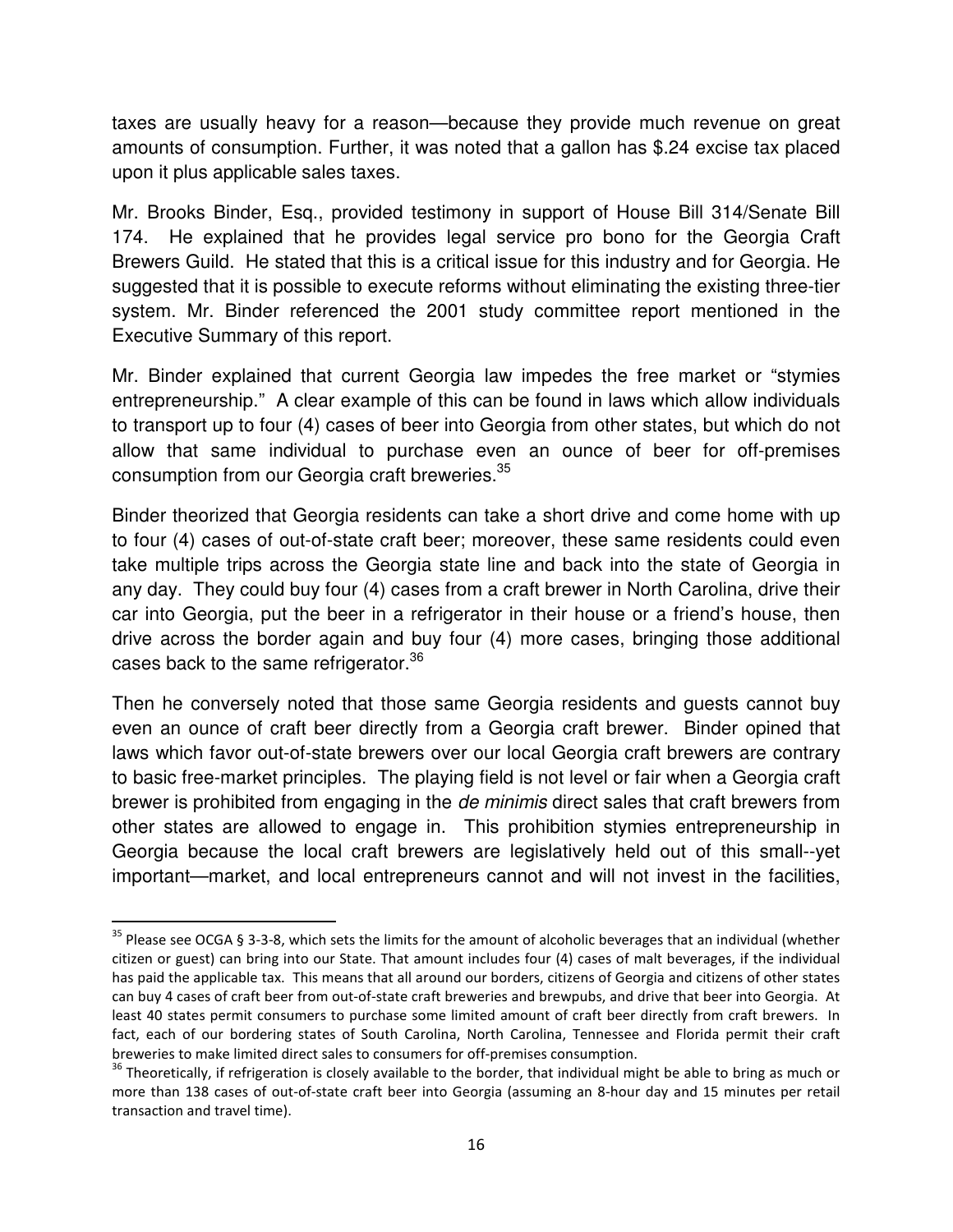operations and jobs that are required to participate in that market, until the laws are changed to bring this basic fairness to the market.

Binder concluded by noting that this is an anomaly in Georgia law that has existed for 30 or more years. This is a great opportunity to eliminate this anti-free market anomaly by passing the legislation under consideration. The alternative is pretty stark and unattractive because continued inaction on support of the local craft beer industry sends a message to the voters that Georgia values the rights of foreign business interests over the rights of our local small business entrepreneurs.

Mr. Mark Allen of the Lazy Guy Distillery<sup>37</sup> in Kennesaw, Cobb County, Georgia, presented testimony in support of the two bills under consideration.<sup>38</sup> He said there are six distilleries in Georgia. He supports House Bill 185 which expressly limits sales of no more than two 750mL of spirits 1.5 oz of spirit tastings per person, per day, for neighboring states already all for such limits. Mr. Allen believes these are reasonable limits, nor do they burden the three-tier system's distributors or wholesalers. He noted this distillery depends on this system as the only distribution system to restaurants, retail stores, and outlets. The three-tier system will not be jeopardized because it is required for producers' operations, and there is simply no intent to circumvent. Tax collection and record-keeping is tightly controlled by ample federal and state laws and regulations. Further, Allen suggests that businesses like his only help promote and support Georgia Agritourism.

Chairman Murphy asked when Lazy Guy is set to open; Allen replied that he has been open since March 2013, but he is not fully operational, and that is has taken 200-plus days to obtain federal permits for operation. Consider that alcohol labels must be preapproved by the federal government, and that alone takes over 60 days, at best.

Mr. Martin Smith of the Georgia Beer Wholesalers Association appeared before the committee. He suggested that it is a small constituency of primarily brewpub owners who seek modifications to the current three-tier system. Georgia's beer distributors believe that the state's interests are best served by the existing, properly regulated structure for alcoholic sales for several reasons.

The first, he noted, applies to Dormant Commerce Clause limitations. The 2005 Granholm decision held that states may not discriminate between in-state and out-ofstate suppliers in their alcohol laws. This means that if Georgia law changes to allow an in-state brewery to sell directly to the consumer, the state must extend that same privilege to out-of-state brewers. As challenging as it would be for the Department of Revenue to track in-state direct retail sales from Georgia brewers, out-of-state brewers

<sup>37</sup> Visit: http://lazyguydistillery.com/

<sup>&</sup>lt;sup>38</sup> Lazy Guy will be the first whiskey-exclusive distiller (opening in 2014) in the Atlanta metro region.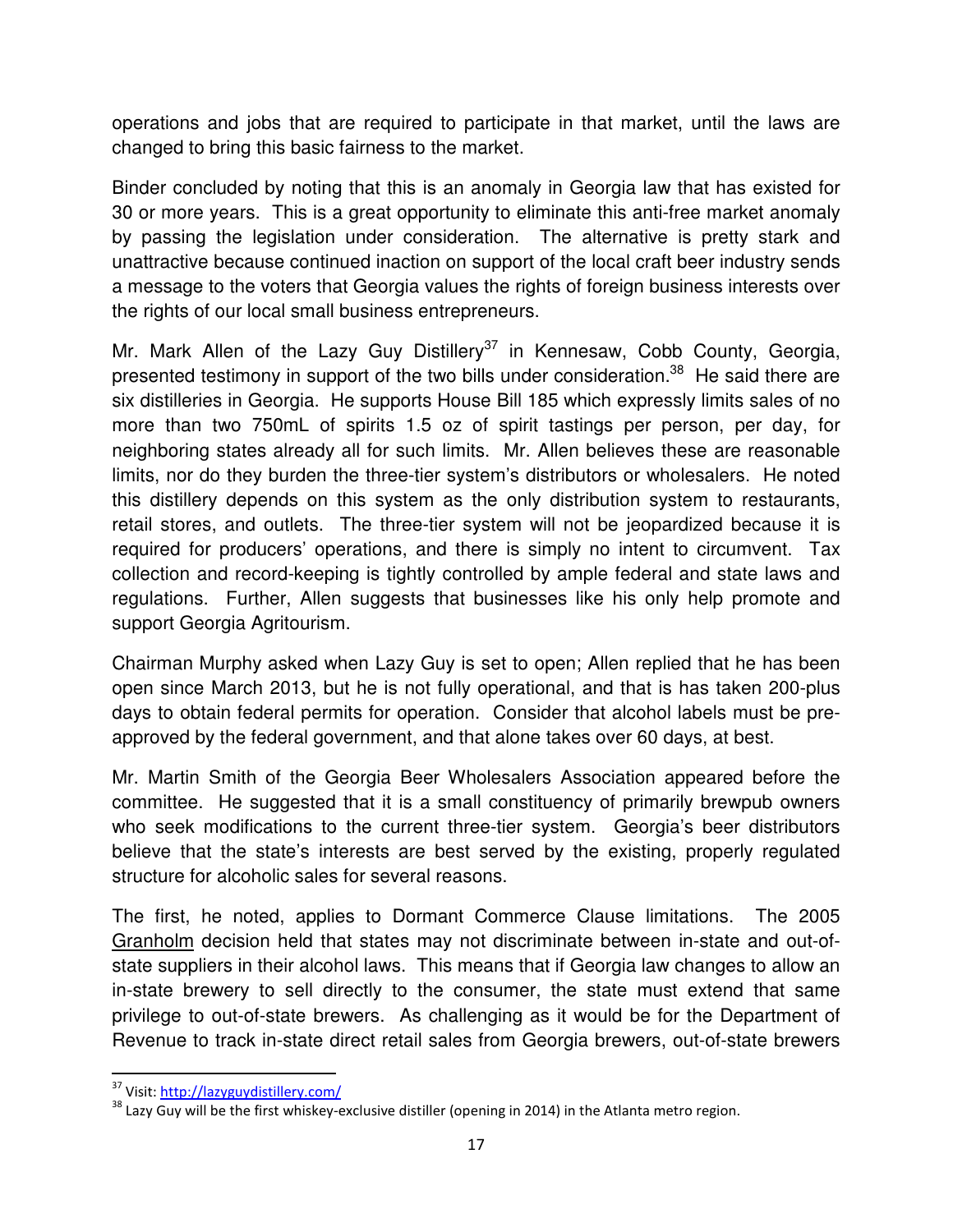present an even greater difficulty in terms of regulating lawful sale, minor access, product quality, and tax collection. Laws which regulate brewers differently based upon their production capacity have been struck down by courts as violating the Dormant Commerce Clause.

Second, Smith explained that under the existing structure, Georgia's beer distributors directly contribute \$285 million to the federal, state, and local tax base and collect and remit nearly \$200 million in alcohol excise taxes to state and local government. Georgia's beer distributors ensure that every single tax dollar is accounted for. There are little assurances that the state would continue to be remitted if existing safeguards are bypassed.

Third, alcohol is a controlled substance because of its intoxicating characteristics and potential for harm. By requiring that all alcohol destined for Georgia consumers must be sold to in-state distributors who are licensed, subject to audit, and amenable to enforcement, Georgia has created a transparent and accountable distribution system. Equally important, the three-tier system safeguards retailer independence and stability by inserting distributors as a buffer between brewers and retailers. In this way, brewers may not utilize their dominant market power to create excessive retail capacity, excessive sales stimulation, and cutthroat competition, all to the detriment of the state's core goals of promoting responsible alcohol consumption and creating orderly alcohol markets. Beer distributors also protect against illegal sales by requiring that deliveries are made only to licensed retailers; this partnership underpins state efforts to monitor underage sales and other illegal business practices. Further, existing safeguards ensure that contaminated products can quickly be traced and recalled.

Fourth, Georgia's beer distributors save the state money. They check licenses before delivery, then collect and remit excise taxes to each local government and the Georgia Department of Revenue – all without compensation. The existing structure provides an audit trail that is 100 percent verifiable; however, Smith opined, short-sited proposals to bypass Georgia's three-tier structure would likely require additional agents to ensure proper tax remittance, even while they weaken the audit trail. In short, changes embodied in Senate Bill 174 and House Bill 314 expose the state to lost tax revenue and greater administrative expenses.

Further, more than 3,000 Georgians are directly employed by local beer distributors, while many thousands more work in the production of beer or in related retail outlets. It is Georgia's beer distributors who own warehouses, purchase trucks, pay motor fuel and payroll taxes, and invest heavily in the local economy. Wholesalers spend over a half a million dollars each year on alcohol awareness programs and millions more marketing our brands.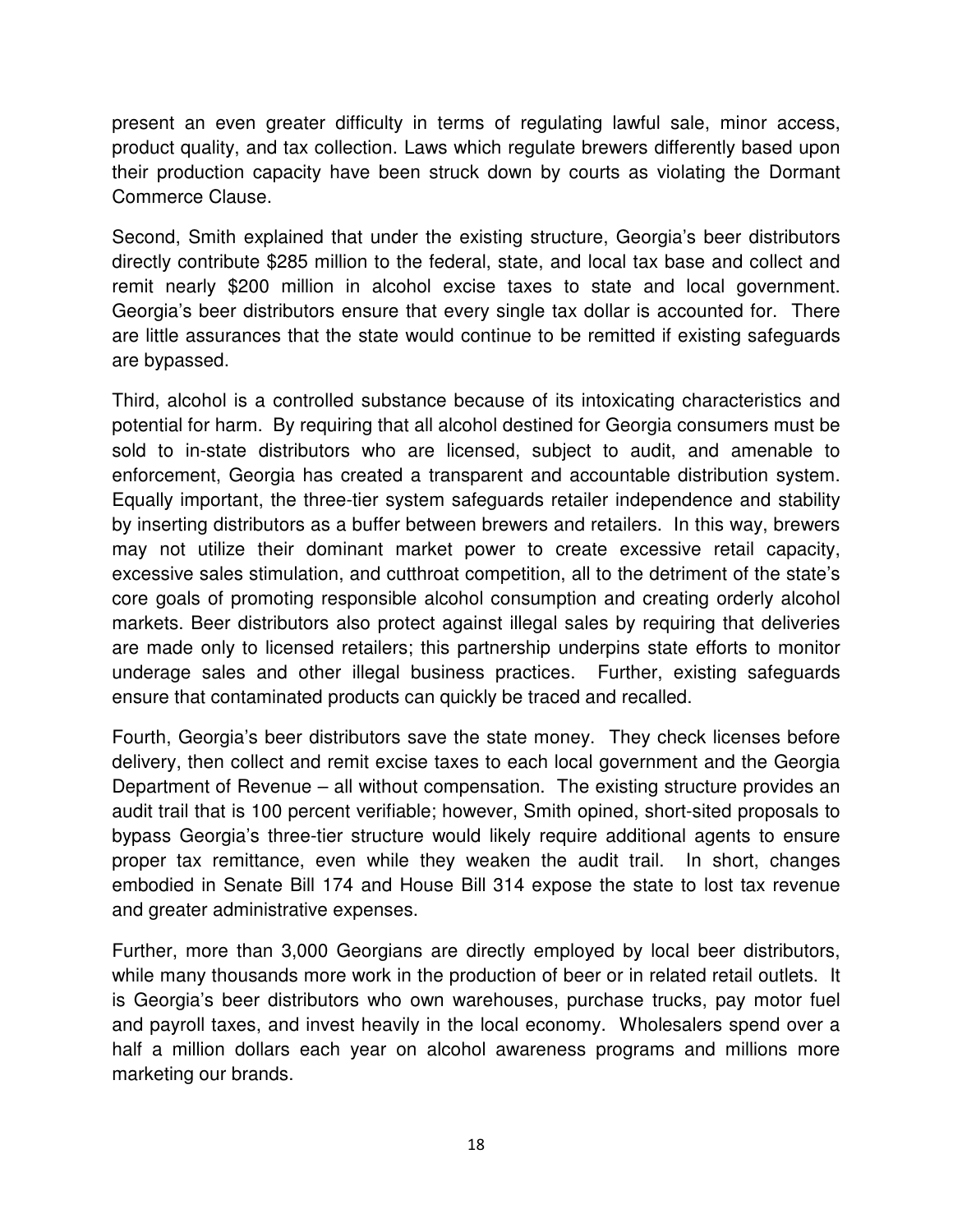Finally, Smith explained that there is a remarkable selection of beers from around the world available at Georgia grocery and package stores. The existing structure helps balance alcohol regulation with unprecedented choice, variety, and competition. Consumers benefit through access to a vast array of beer brands and styles – and the booming "craft beer" sector illustrates the effectiveness of existing distribution laws.

He concluded by stating that Georgia's beer distributors will continue to work with their supplier and retail partners to promote their products within the existing distribution structure. He firmly believes that it is in the best interest of the state to support the existing, properly-regulated model for the sale of alcohol.

Mr. Smith referenced a recent Atlanta magazine cover story about local beers.<sup>39</sup>

Senator Henson asked whether sales at brewpubs equate to lost sales at a retailer. Smith replied that retailers do not like to be specific competition, but admitted it is counterproductive to allow brewpubs to on-premises sales.

Mr. Howard Tyler is the Alcohol Division Director for the Georgia Department of Revenue. He stressed that the Georgia DOR does not take sides, but three concerns exist under Title 3 of the Georgia Code. He noted concerns based upon: (1) current versus potential law; (2) how do legislative statutory changes affect tax law; and (3) does there exist differential treatment under existing law?

Ms. Katie Jones of the Georgia Restaurant Association<sup>40</sup> appeared before the committee; she expressed that they support on-premises sales. She noted that growlers are pitchers of beer only; they are not single cans.

Senator Henson asked if they support growler sales, too; she affirmed.

Mr. Jay Hibbard appeared before the committee again. He noted that Georgia law is silent on the issue of spirits' tasting and that an on-premises (restaurant or bar) consumption licensee could generally offer a patron a sample of product, but he opined that general interpretation of specific silence means it is prohibited, which is common under state statute. A restaurant or bar customer asking for a taste of a specific spirit is not the question at hand. Mr. Hibbard stressed that tasting events which are under consideration are industry marketing tools where industry members organize marketing events which include organized tastings that are advertised, promoted, or otherwise made know to the public, and most importantly is regulated by law and/or regulation. This is currently prohibited in Georgia, and this should be understood; however, fortyfour states allow this practice as common industry marketing. Mr. Hibbard reflected upon the map presented at the this hearing, and questioned at the second hearing and

<sup>&</sup>lt;sup>39</sup> See: http://www.atlantamagazine.com/issues/2013/10/01/october-2013-beer

<sup>&</sup>lt;sup>40</sup>Visit: http://www.garestaurants.org/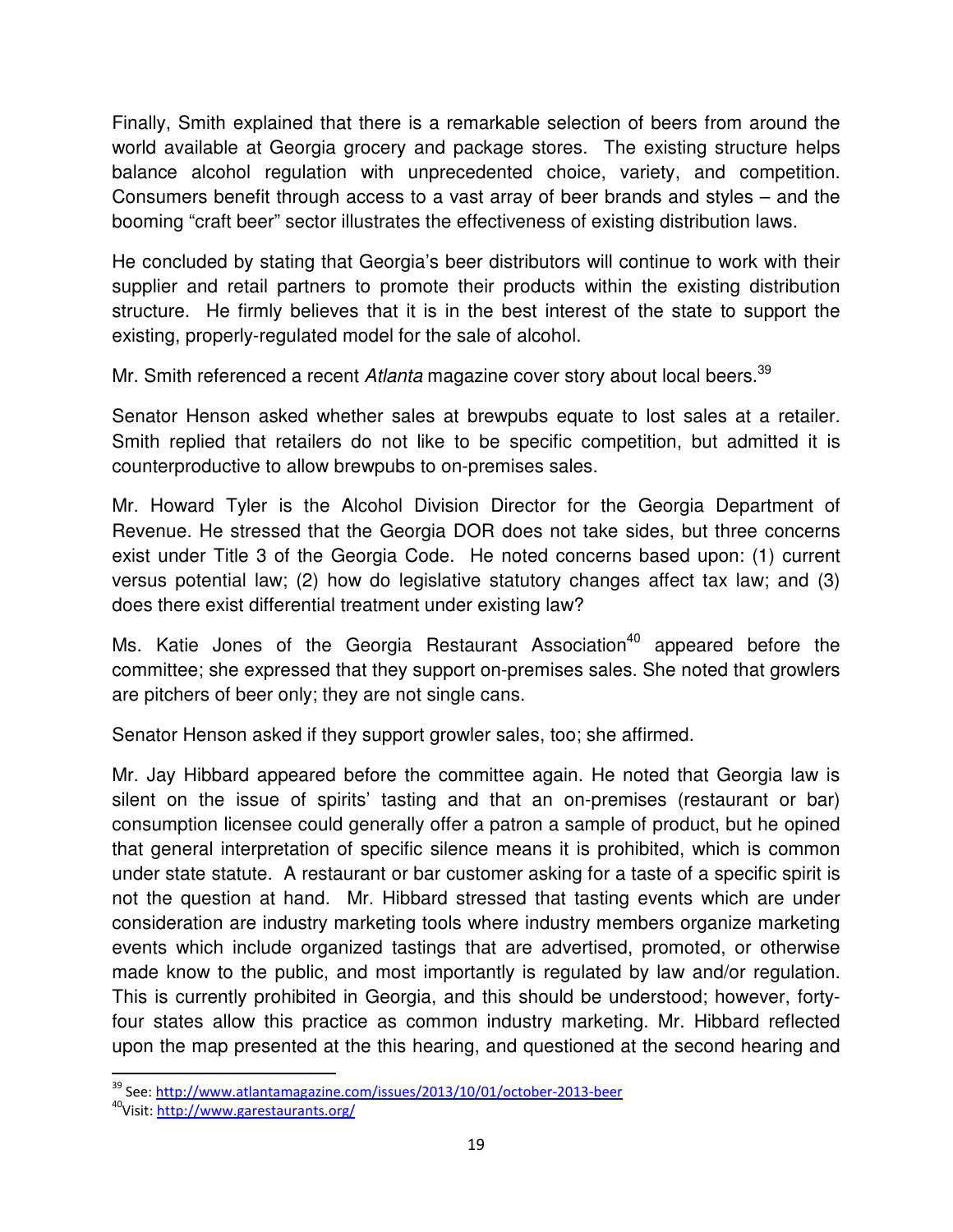defends it by stating the map is accurate because Georgia prohibits tastings contrary to Alabama to the west. Hibbard stressed continued support of a statutory scheme in which off-premise retail licensees and on-premise consumption licensees can conduct organized, promoted, tasting events featuring specific alcoholic beverage products.

Hibbard concluded by pointing out that 12 fluid ounces of beer=5 fluid ounces of wine=1.5 fluid ounces of spirits (40 percent alcohol) because they all contain .6 fluid ounces of alcohol.

Senator Shafer asked about the citation of authority for tastings, but Hibbard replied that it was silent on the issue, and because it was silent, it is prohibited in keeping with the high regulation of alcohol. He suggested it must be expressly permitted in order that specific activity to be legal.

Senator Ginn inquired about the difference in tasting and drinking; Hibbard replied it turns on the amount of alcohol offered for consumption.

Senator Staton inquired whether it is wrong to suggest retailers assume tastings are prohibited. Senator Shafer further noted that is surely prohibited that tastings are prohibited in bars.

Mr. Tyler from the Georgia DOR answered, explaining that it depends on who is sponsoring the event: the bar or an industry marketer? The answer would vary greatly.

#### **IV. RECOMMENDATIONS**

The BPAT Study Committee appreciates and values all the information received during this important process. The adult beverage industry is a broad and important component of Georgia's diverse business community. Many of these existing businesses and startup enterprises are crucial for economic development, and are vital for the very tourism that many Georgia towns and cities heavily rely upon. Local governments should continue to be able to make decisions that best reflect their community; this is an important policy declaration.

Suggested legislation is as follows:

Retail locations should be allowed to engage in tastings of malt beverage and wine on licensed premises as permitted by local ordinance or resolution. This will not apply to distilled spirits.

Growlers up to 64 ounces per-person should be allowed to be sold by brewpubs for offpremises consumption if food was consumed on-premises with the purchase; this is somewhat similar to Senate Bill 55 (2008) known as "Merlot-to-go." Specifically: one